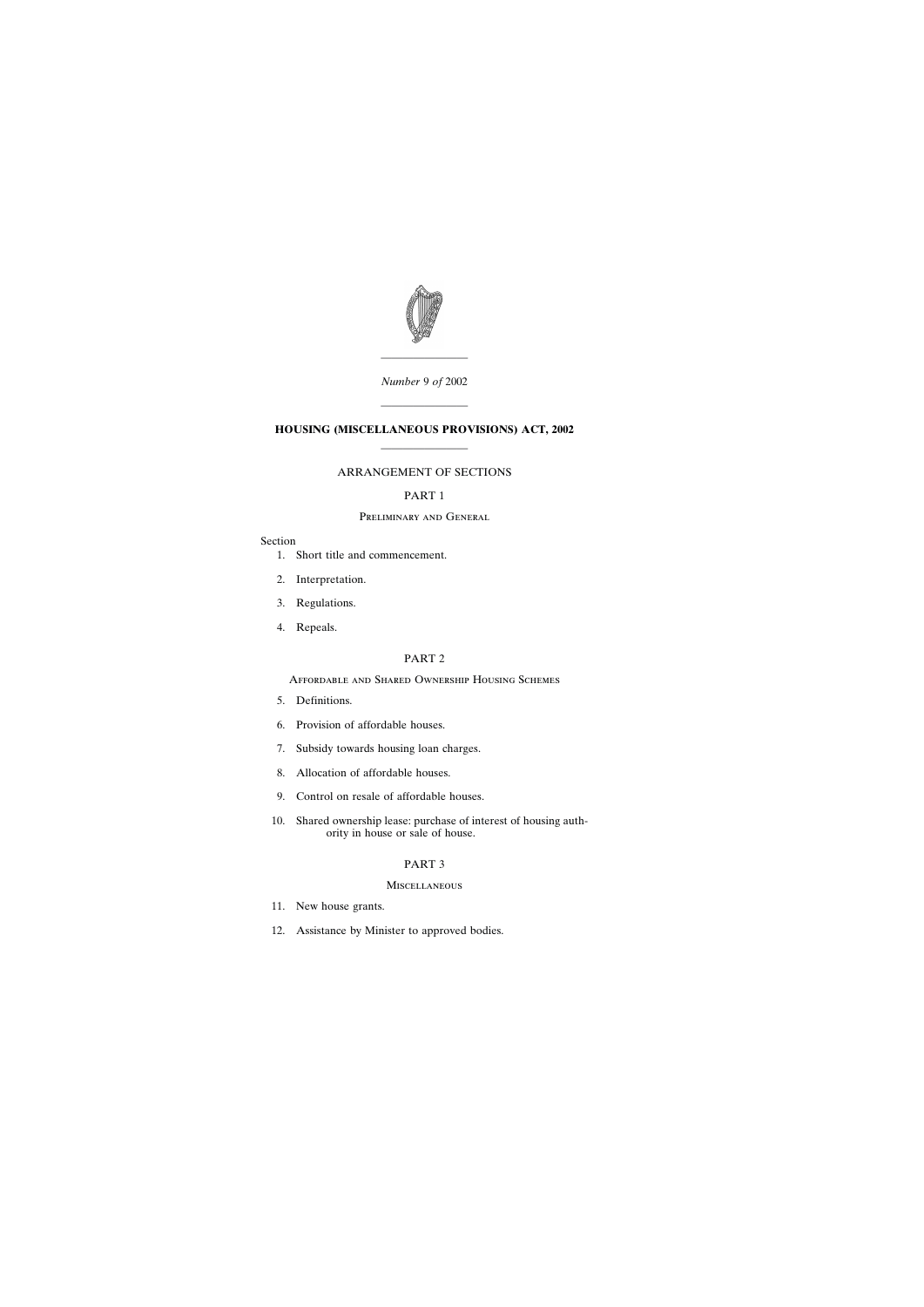Section

[13. Provision of information to Minister by mortgage lenders.](#page-12-0)

- [14. Amendment of section 58 of Principal Act \(Management and](#page-13-0) [control of certain dwellings, etc.\).](#page-13-0)
- [15. Amendment of section 90 of Principal Act \(Power of housing](#page-14-0) [authority to sell certain dwellings\).](#page-14-0)
- [16. Amendment of section 23 of Act of 1992.](#page-14-0)
- [17. Amendments to Housing Finance Agency Act, 1981.](#page-16-0)
- [18. Amendment of section 54 of Finance Act, 1970.](#page-18-0)
- [19. Amendment of First Schedule to National Treasury Manage](#page-19-0)[ment Agency Act, 1990.](#page-19-0)
- [20. Amendment of Housing \(Private Rented Dwellings\) Act,](#page-19-0) [1982.](#page-19-0)
- [21. Amendment of section 10 of Housing \(Miscellaneous](#page-20-0) [Provisions\) Act, 1992.](#page-20-0)
- [22. Amendment to section 25 of the Dublin Docklands Develop](#page-21-0)[ment Authority Act, 1997.](#page-21-0)
- [23. Amendments to Building Societies Act, 1989.](#page-22-0)
- [24. Amendment to Criminal Justice \(Public Order\) Act, 1994.](#page-22-0)

## [SCHEDULE 1](#page-28-0)

## Enactments Repealed

#### [SCHEDULE 2](#page-28-0)

SCHEDULE TO HOUSING FINANCE AGENCY ACT, 1981

## [SCHEDULE 3](#page-28-0)

Amendments to Building Societies Act, 1989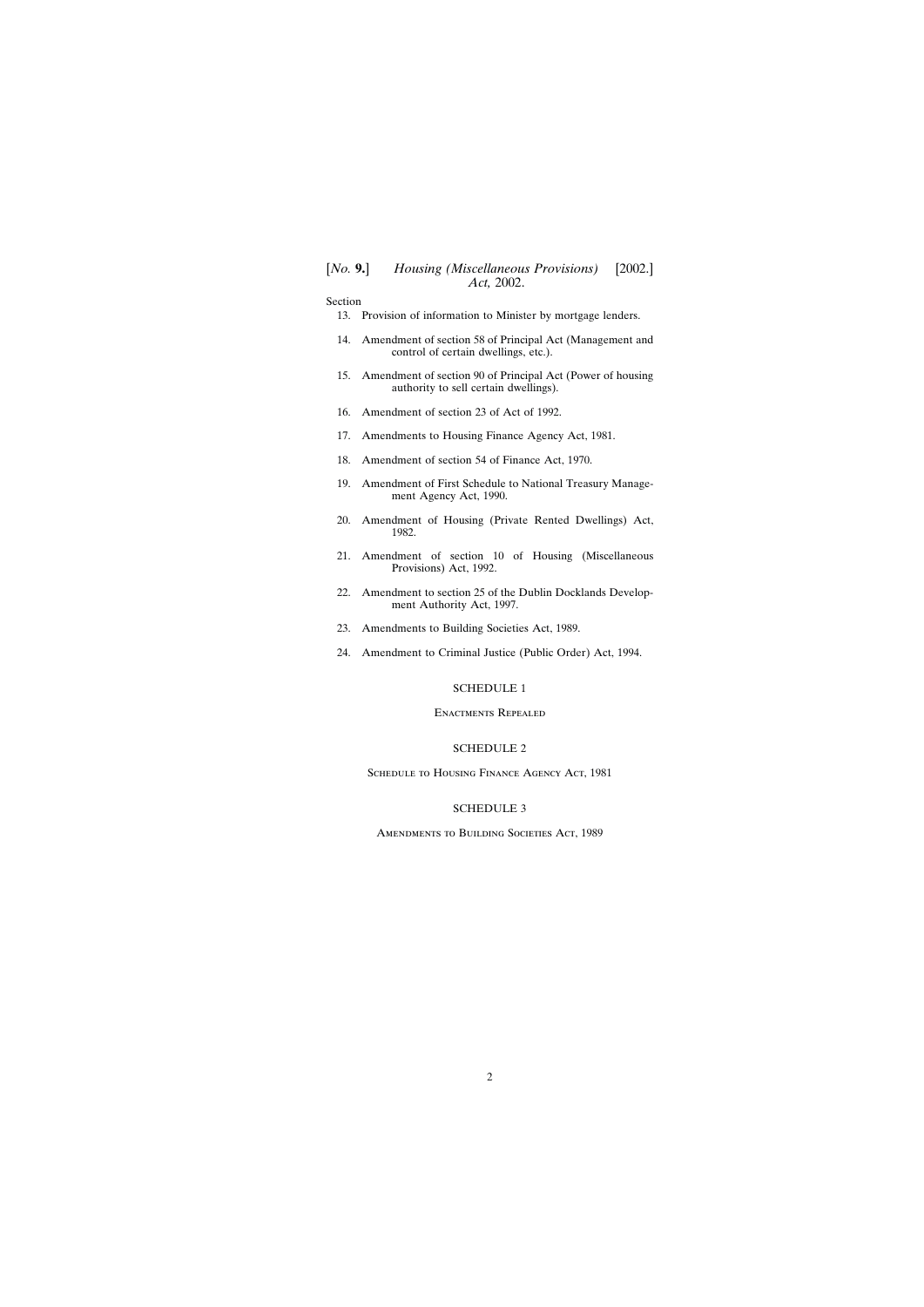| $\lfloor 2002.1 \rfloor$<br>Housing (Miscellaneous Provisions)<br>Act, 2002. | [NO. 9.]     |
|------------------------------------------------------------------------------|--------------|
| <b>ACTS REFERRED TO</b>                                                      |              |
| Borrowing Powers of Certain Bodies Act, 1996                                 | 1996, No. 22 |
| Building Societies Act, 1989                                                 | 1989, No. 17 |
| Central Bank Act, 1997                                                       | 1997, No. 8  |
| Companies Acts, 1963 to 2001                                                 |              |
| Criminal Justice (Public Order) Act, 1994                                    | 1994, No. 2  |
| Dublin Docklands Development Authority Act, 1997                             | 1997, No. 7  |
| Finance Act, 1970                                                            | 1970, No. 14 |
| Finance Act, 1983                                                            | 1983, No. 15 |
| Finance Act, 1997                                                            | 1997, No. 22 |
| Freedom of Information Act, 1997                                             | 1997, No. 13 |
| Harbours Act, 1946                                                           | 1946, No. 9  |
| Harbours Act, 1996                                                           | 1996, No. 11 |
| Health Act, 1970                                                             | 1970, No. 1  |
| Health (Eastern Regional Health Authority) Act, 1999                         | 1999, No. 13 |
| Housing Act, 1966                                                            | 1966, No. 21 |
| Housing Act, 1988                                                            | 1988, No. 28 |
| Housing Acts, 1966 to 1998                                                   |              |
| Housing Finance Agency Act, 1981                                             | 1981, No. 37 |
| Housing Finance Agency (Amendment) Act, 1985                                 | 1985, No. 20 |
| Housing (Miscellaneous Provisions) Act, 1979                                 | 1979, No. 27 |
| Housing (Miscellaneous Provisions) Act, 1992                                 | 1992, No. 18 |
| Housing (Private Rented Dwellings) Act, 1982                                 | 1982, No. 6  |
| Housing (Traveller Accommodation) Act, 1998                                  | 1998, No. 33 |
| Local Government (Sanitary Services) Acts, 1878 to 1995                      |              |
| Local Government Act, 2001                                                   | 2001, No. 37 |
| National Treasury Management Agency Act, 1990                                | 1990, No. 18 |
| Nítrigin Éireann Teoranta Act, 2001                                          | 2001, No. 21 |
| Roads Act, 1993                                                              | 1993, No. 14 |
| Social Welfare (Consolidation) Act, 1993                                     | 1993, No. 27 |
| Vocational Education Acts, 1930 to 1999                                      |              |
| Waste Management Acts, 1996 and 2001                                         |              |
| Water Supplies Act, 1942                                                     | 1942, No. 1  |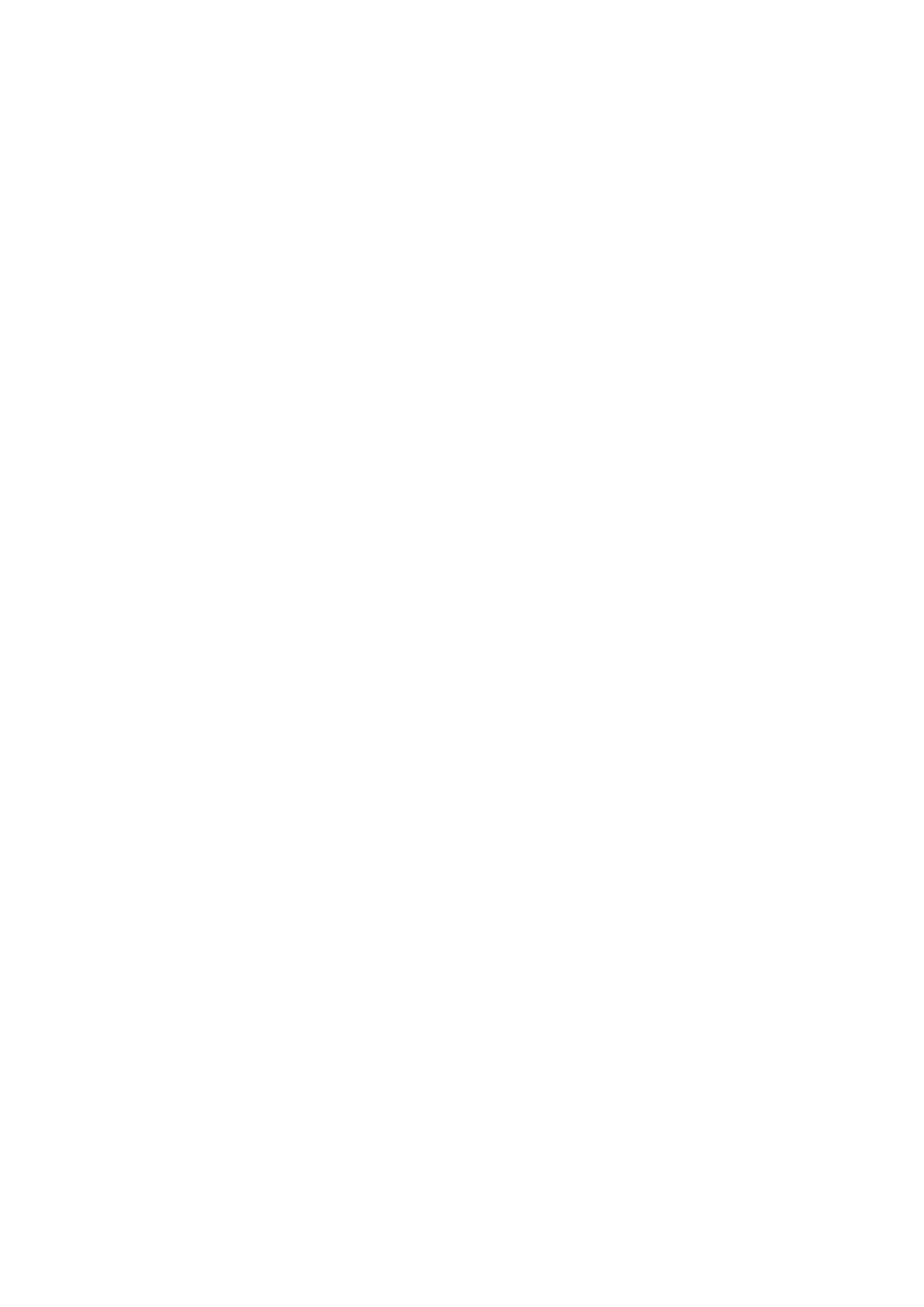<span id="page-4-0"></span>

*Number* 9 *of* 2002

————————

————————

#### **HOUSING (MISCELLANEOUS PROVISIONS) ACT, 2002**

————————

AN ACT TO PROVIDE FOR THE MAKING AVAILABLE, AND RESALE, OF AFFORDABLE HOUSES, TO PRO-VIDE FOR THE PURCHASE OF THE INTEREST OF A HOUSING AUTHORITY IN A HOUSE WHICH IS SUB-JECT TO A SHARED OWNERSHIP LEASE AND THE SALE OF SUCH A HOUSE, TO PROVIDE FOR THE MAK-ING OF GRANTS IN RESPECT OF NEW HOUSES AND TO APPROVED BODIES, TO PROVIDE FOR THE GIV-ING OF CERTAIN INFORMATION BY MORTGAGE LENDERS TO THE MINISTER, TO EXTEND THE POW-ERS AND INCREASE THE BORROWING LIMIT OF THE HOUSING FINANCE AGENCY, TO AMEND AND EXTEND THE HOUSING ACTS, 1966 TO 1998, THE FIN-ANCE ACT, 1970, THE HOUSING FINANCE AGENCY ACT, 1981, TO AMEND THE HOUSING (PRIVATE RENTED DWELLINGS) ACT, 1982, THE BUILDING SOCIETIES ACT, 1989, THE NATIONAL TREASURY MANAGEMENT AGENCY ACT, 1990, THE CRIMINAL JUSTICE (PUBLIC ORDER) ACT, 1994, AND THE DUBLIN DOCKLANDS DEVELOPMENT AUTHORITY ACT, 1997, AND TO PROVIDE FOR RELATED MATTERS. [10*th April*, 2002]

BE IT ENACTED BY THE OIREACHTAS AS FOLLOWS:

## PART 1

## Preliminary and General

**1.**—(1) This Act may be cited as the Housing (Miscellaneous Short title and Provisions) Act, 2002.

commencement.

(2) The Housing Acts, 1966 to 1998, and this Act, other than *sections 17* to *20*, *22*, *23* and *24* and *Schedules 2* and *3*, may be cited together as the Housing Acts, 1966 to 2002, and shall be read together as one Act.

(3) This Act, other than *section 12*, shall come into operation on such day or days as the Minister may appoint by order or orders either generally or with reference to any particular purpose or provision and different days may be so appointed for different purposes or different provisions or for the repeal of different enactments effected by *section 4*.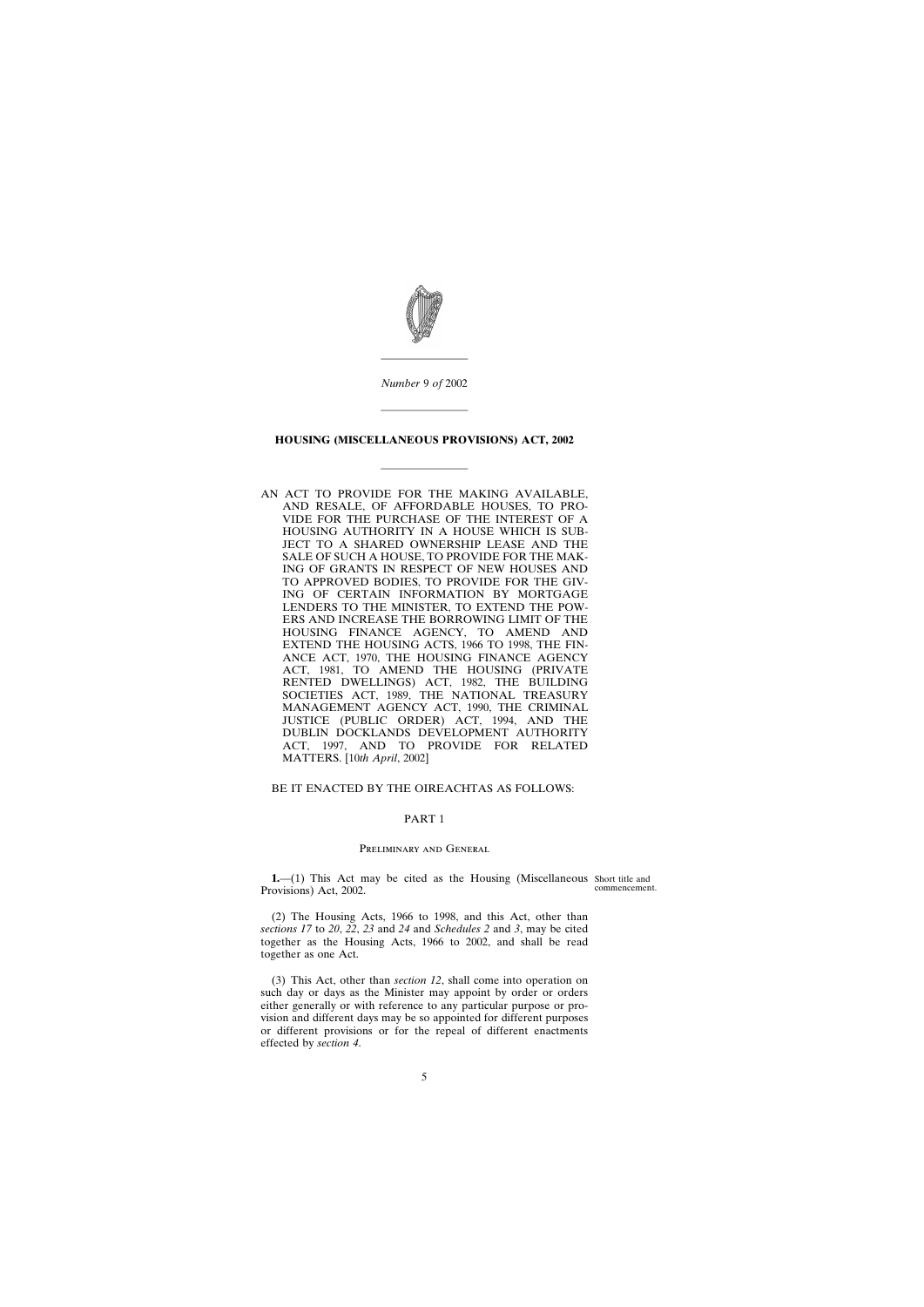<span id="page-5-0"></span>Pt.1 Interpretation. **2.**—(1) In this Act, except where the context otherwise requires—

"Act of 1992" means the Housing (Miscellaneous Provisions) Act, 1992;

''house'' includes any building or part of a building used or suitable for use as a dwelling and any outoffice, yard, garden or other land appurtenant thereto or usually enjoyed therewith and ''housing'' shall be read accordingly;

''housing authority'' has the meaning assigned to it by section 23 (as amended by *section 16*) of the Act of 1992;

''Minister'' means the Minister for the Environment and Local Government;

''prescribed'' means prescribed by regulations made by the Minister under this Act;

''Principal Act'' means the Housing Act, 1966.

(2) In this Act—

- (*a*) a reference to a Part, section or Schedule is to a Part or section of, or Schedule to, this Act, unless it is indicated that a reference to some other enactment is intended,
- (*b*) a reference to a subsection or paragraph is to the subsection or paragraph of the provision in which the reference occurs, unless it is indicated that a reference to some other provision is intended, and
- (*c*) a reference to any other enactment shall, unless the context otherwise requires, be read as a reference to that enactment as amended by or under any other enactment, including this Act.
- Regulations.
- **3.**—(1) The Minister may make regulations—
	- (*a*) prescribing any matter referred to in this Act as prescribed or to be prescribed or in relation to any matter referred to in this Act as the subject of regulations, or
	- (*b*) for the purposes of, and for the purposes of giving full effect to, this Act.
- (2) Regulations made under this Act may—
	- (*a*) include any incidental, supplemental and consequential provisions that appear to the Minister to be necessary or expedient, or
	- (*b*) apply either generally or to a specified class or classes of persons or to any other matter that the Minister may consider to be appropriate and include different provisions in relation to different classes of persons.

(3) Every regulation made by the Minister under this Act shall be laid before each House of the Oireachtas as soon as practicable after it is made and, if a resolution annulling the regulation is passed by either House within the next 21 days on which that House has sat after the regulation is laid before it, the regulation shall be annulled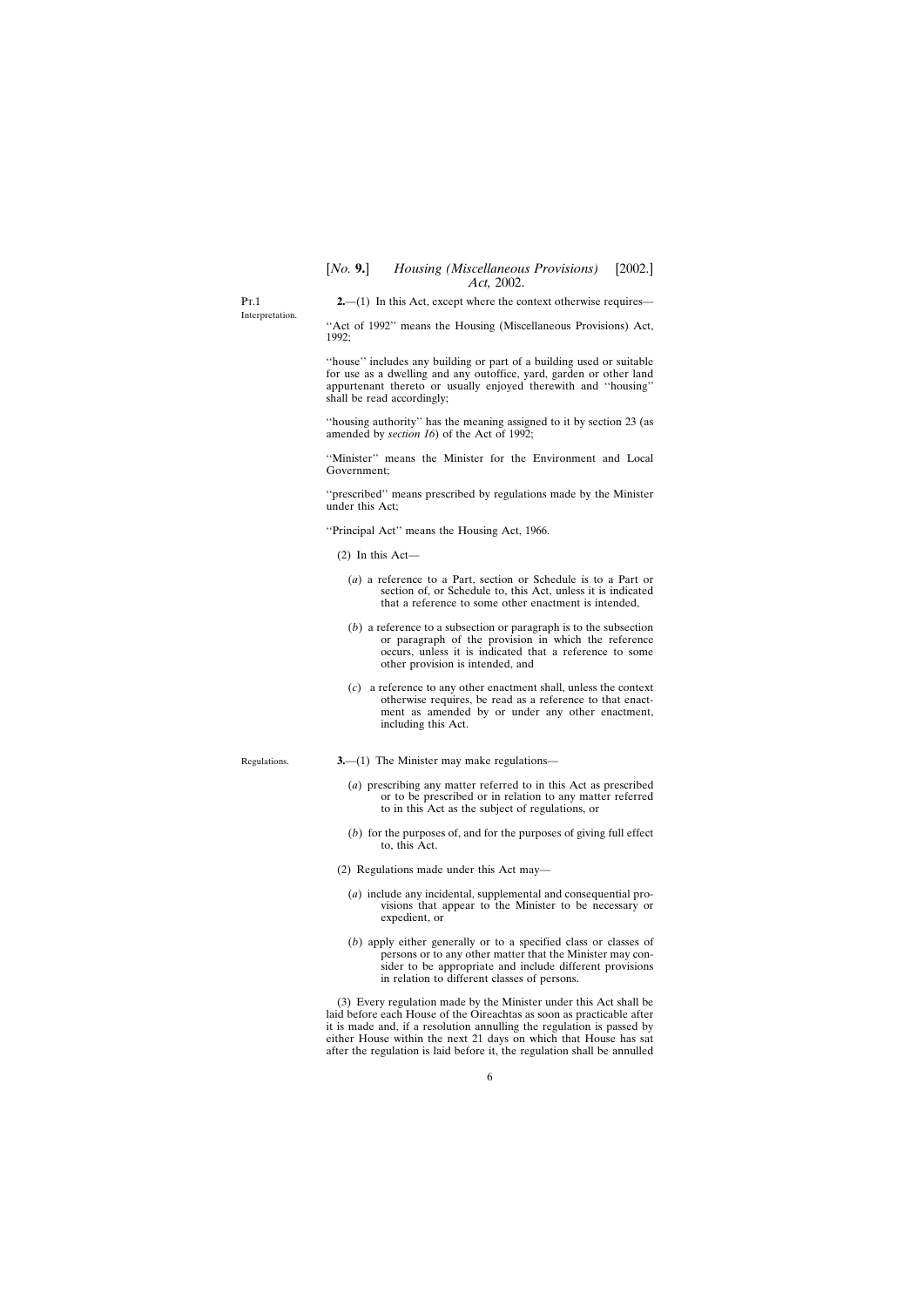<span id="page-6-0"></span>accordingly but without prejudice to the validity of anything pre- Pr.1 S.3 viously done under the regulation.

**4.**—Each enactment specified in *column (2)* of *Schedule 1* is Repeals. repealed to the extent specified in *column (3)* of that Schedule.

#### PART 2

## Affordable and Shared Ownership Housing Schemes

**5.**—In this Part—

''affordable house'' means a house made available for sale in accordance with this Part by a housing authority at a price less than the market value and ''affordable housing'' shall be read accordingly;

"market value", in relation to a house, means the price which, in the opinion of the housing authority concerned, might reasonably be obtained in respect of such house, if sold on the open market;

"shared ownership lease" means a shared ownership lease granted by a housing authority under section 3 of the Act of 1992.

**6.—(1)** A housing authority may acquire, build or cause to be built Provision of affordable houses for sale by the housing authority in accordance affordable houses.with this Part.

(2) The Minister may make regulations for the purposes of this section and those regulations may include provision for all or any of the following:

- (*a*) the class or classes of affordable houses that may be made available for sale;
- (*b*) the class or classes of persons to whom affordable houses may be made available for sale;
- (*c*) the form and manner in which an application to purchase an affordable house may be made;
- (*d*) the manner in which the price at which an affordable house may be sold shall be determined;
- (*e*) the requirements in relation to the family, income and other financial circumstances of persons to whom affordable houses may be made available for sale;
- (*f*) requirements in relation to the occupation and maintenance of an affordable house;
- (*g*) requirements in relation to the floor area of an affordable house determined in the prescribed manner;
- (*h*) requirements in relation to the standards of construction, maintenance and repair of, and the provision of water, sewerage and other services to, an affordable house;
- (*i*) the obligations of a person to whom an affordable house is made available for sale, including either or both of the following:

Definitions.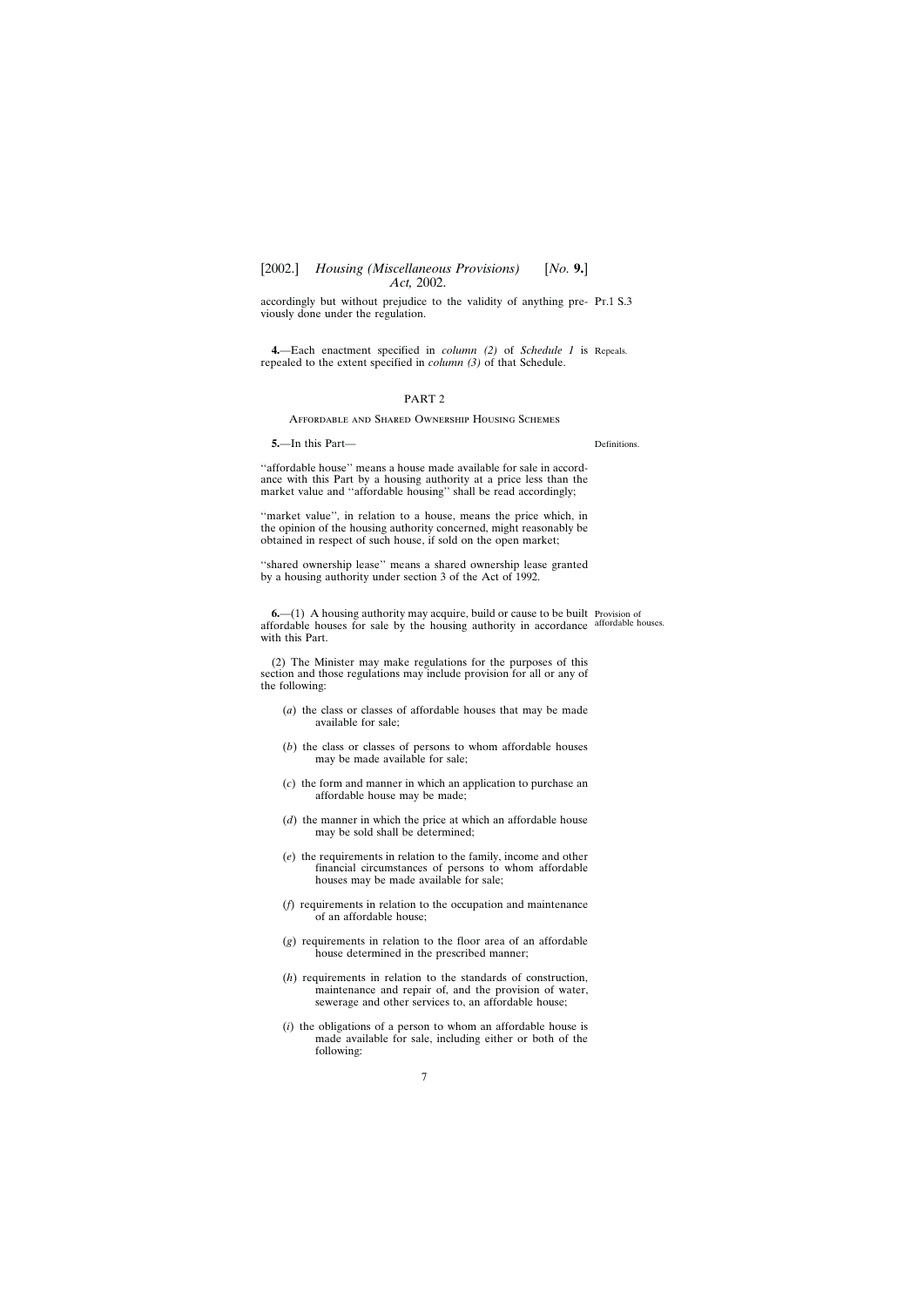<span id="page-7-0"></span>Pt.2 S.6

- (i) the provision of mortgage protection insurance;
- (ii) the minimum deposit payable by a person to a housing authority in respect of the purchase of an affordable house.

**7.**—(1) The Minister may, with the consent of the Minister for Finance and subject to regulations that may be made by the Minister under this section, pay, out of moneys provided by the Oireachtas, a subsidy towards the loan charges incurred by a person to whom a housing authority makes a loan for the purchase of an affordable house.

(2) Without prejudice to the generality of *subsection (1),* regulations under this section may provide for all or any of the following:

- (*a*) the amount of a subsidy, the conditions under which it may be paid and the manner of its payment, including payment by instalments;
- (*b*) the payment to the housing authority making the loan of a subsidy on behalf of the person to whom it is payable under *subsection (1)* and the conditions under which it is paid to the housing authority;
- (*c*) the class or classes of persons to whom a subsidy may be paid;
- (*d*) requirements in relation to the family, income and other financial circumstances of a person to whom a subsidy may be paid;
- (*e*) the period within which application for a subsidy shall be made;
- (*f*) requirements in relation to the payment of any other subsidy or grant in respect of a house under any enactment (including this Act).

**8.**—(1) Each housing authority shall establish a scheme that determines the order of priority to be accorded to persons to whom affordable houses are made available for sale under this Part where the number of persons applying to the housing authority to purchase a house exceeds the number of houses available.

(2) For the purposes of establishing a scheme referred to in *subsection (1)*, the housing authority shall have regard to the following:

- (*a*) the accommodation needs of persons to whom affordable houses are made available for sale, in particular persons who have not previously purchased or built a house for their occupation or for any other purpose;
- (*b*) the current housing circumstances of persons to whom affordable houses are made available for sale;
- (*c*) the period for which persons to whom affordable houses are made available for sale have resided in the functional area of the housing authority;

Subsidy towards housing loan charges.

Allocation of affordable houses.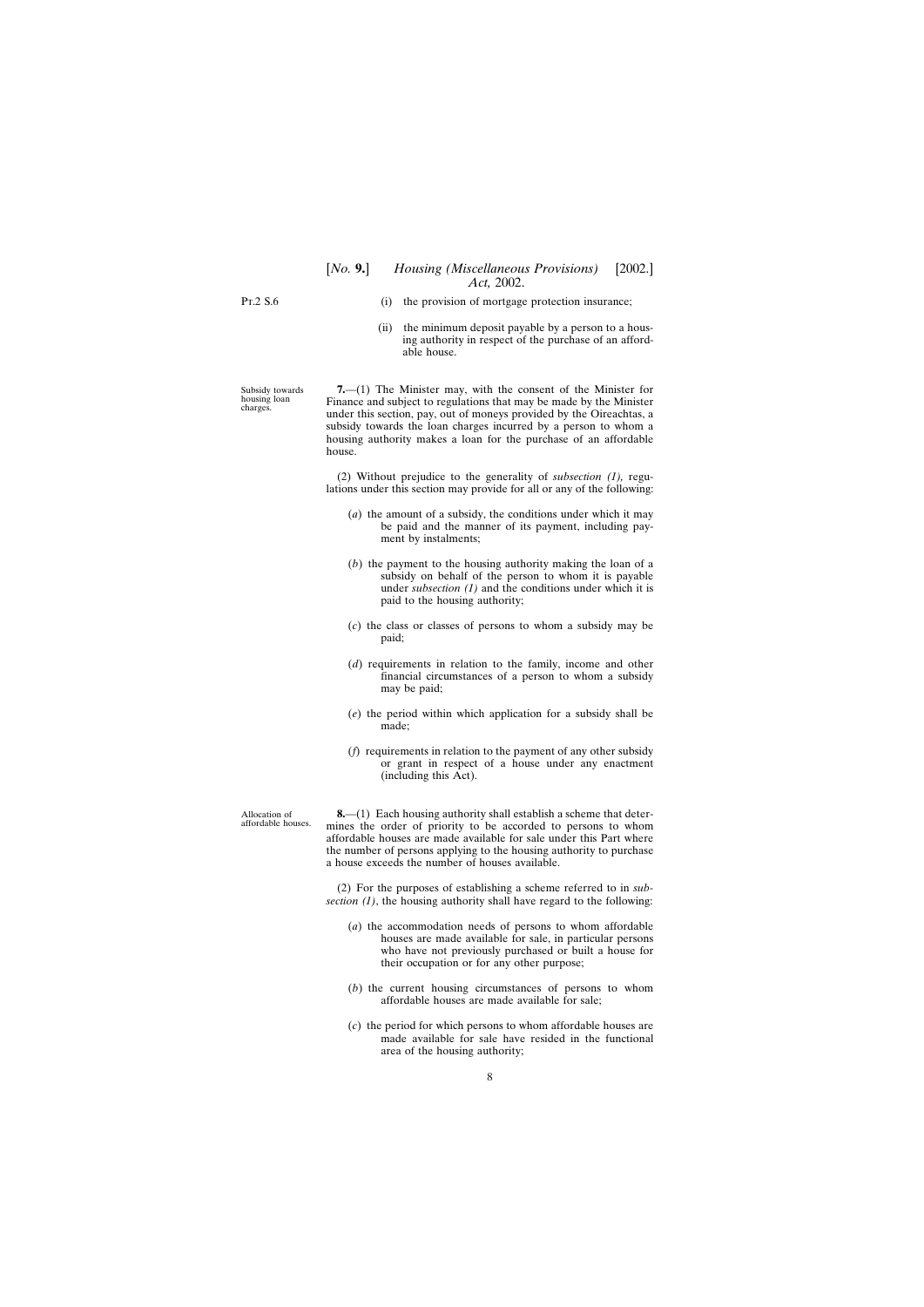- <span id="page-8-0"></span>(*d*) distance of affordable housing from places of employment Pt.2 S.8 of persons to whom affordable houses are made available for sale; and
- (*e*) such other matters as the housing authority considers appropriate.

(3) A housing authority may review a scheme made under this section and, as it considers appropriate, make amendments to the scheme or make a new scheme.

(4) The making of a scheme under this section and the making of an amendment to any such scheme shall be reserved functions.

**9.**—(1) In this section "purchaser" means a person to whom an Control on resale of affordable house is sold under this Part.

affordable houses.

(2) Where an affordable house is made available for sale in accordance with this Part, the sale of the house to the purchaser shall, subject to *subsection (3)*, be subject to any terms and conditions that the housing authority may specify, including terms and conditions relating to:

- (*a*) notification of the housing authority by the purchaser of the proposed resale of the house;
- (*b*) the occupation of the house by the purchaser.
- (3) (*a*) The terms and conditions referred to in *subsection (2)* shall require, subject to *paragraphs (c)* and *(d)*, that where an affordable house sold under this Part is resold by the purchaser before the expiration of 20 years from the date of sale to him or her, the purchaser shall pay to the housing authority an amount equal to a percentage of the proceeds of sale.
	- (*b*) The percentage referred to in *paragraph (a)* is calculated in accordance with the following formula—

$$
\frac{Y \times 100}{Z}
$$

where—

- (i) Y is the difference between the market value of the house at the date of sale to the purchaser and the price actually paid, and
- (ii) Z is the market value of the house at the date of sale to the purchaser.
- (*c*) The amount payable under *paragraph (a)* shall be reduced by 10 per cent in respect of each complete year after the 10th year during which the purchaser has been in occupation of the house as his or her normal place of residence.
- (*d*) Where the amount payable under *paragraph (a)* would reduce the proceeds of the sale (disregarding solicitor and estate agent's costs and fees) below the price actually paid, the amount payable shall be reduced to the extent necessary to avoid that result.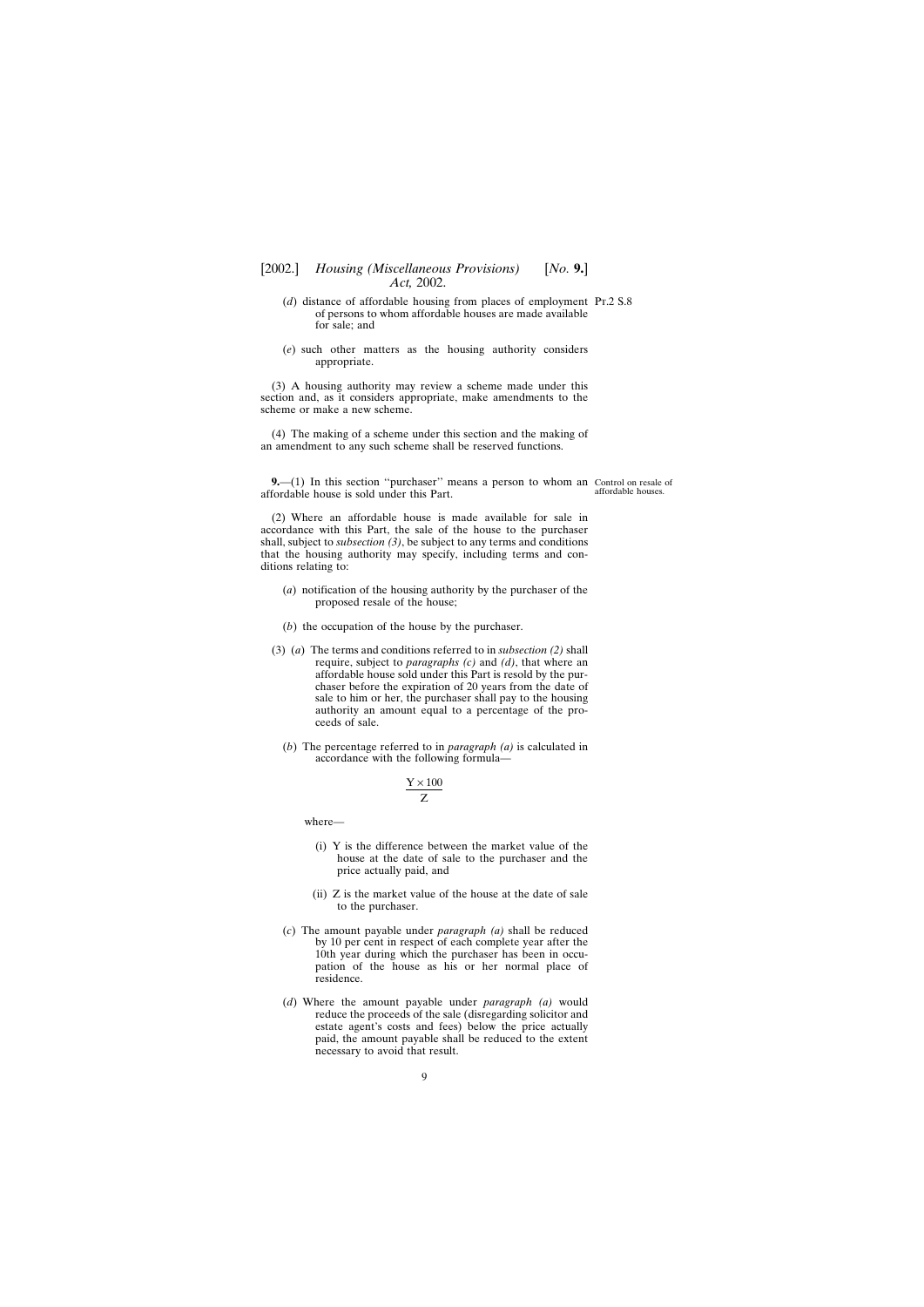<span id="page-9-0"></span>Pt.2 S.9

- (*e*) (i) In calculating the amount payable under *paragraph (a)*, due allowance shall be made for any material improvements made by the purchaser, and any such allowance shall be deducted from the proceeds of sale before the amount so payable is calculated.
	- (ii) In this paragraph ''material improvements'' means improvements made to the house (whether for the purpose of extending, enlarging, repairing or converting the house), but does not include decoration, or any improvements carried out on the land including the construction of a house.

(4) Any moneys accruing to a housing authority arising out of the resale of an affordable house under this section shall be used by the housing authority for the provision of housing or for the improvement or refurbishment of existing housing.

Shared ownership lease: purchase of interest of housing authority in house or sale of house.

**10.**—(1) In this section ''purchaser'' means a person to whom a shared ownership lease is granted.

(2) A shared ownership lease shall, subject to *subsection (3)*, be subject to the terms or conditions that the housing authority may specify including terms and conditions relating to:

- (*a*) notification of the housing authority by the purchaser of the proposed sale of the purchaser's interest in the house;
- (*b*) the occupation of the house by the purchaser.
- (3) (*a*) The terms and conditions referred to in *subsection (2)* shall require, subject to *paragraphs (c)* and *(d)*, that where a purchaser—
	- (i) purchases the interest of the housing authority in the house, or
	- (ii) sells his or her interest in the house,

before the expiration of 20 years from the date of the shared ownership lease, the purchaser shall pay to the housing authority an amount equal to a percentage of the current market value.

(*b*) The percentage referred to in *paragraph (a)* is calculated in accordance with the following formula—

$$
\frac{Y \times 100}{Z}
$$

where—

- (i) Y is the difference between the market value of the house at the date of grant of the shared ownership lease, and the sale price of the house used to calculate the payment made by the purchaser in respect of the grant of the shared ownership lease, and
- (ii) Z is the market value of the house at the date of grant of the shared ownership lease.
- (*c*) The amount payable under *paragraph (a)* shall be reduced by 10 per cent in respect of each complete year after the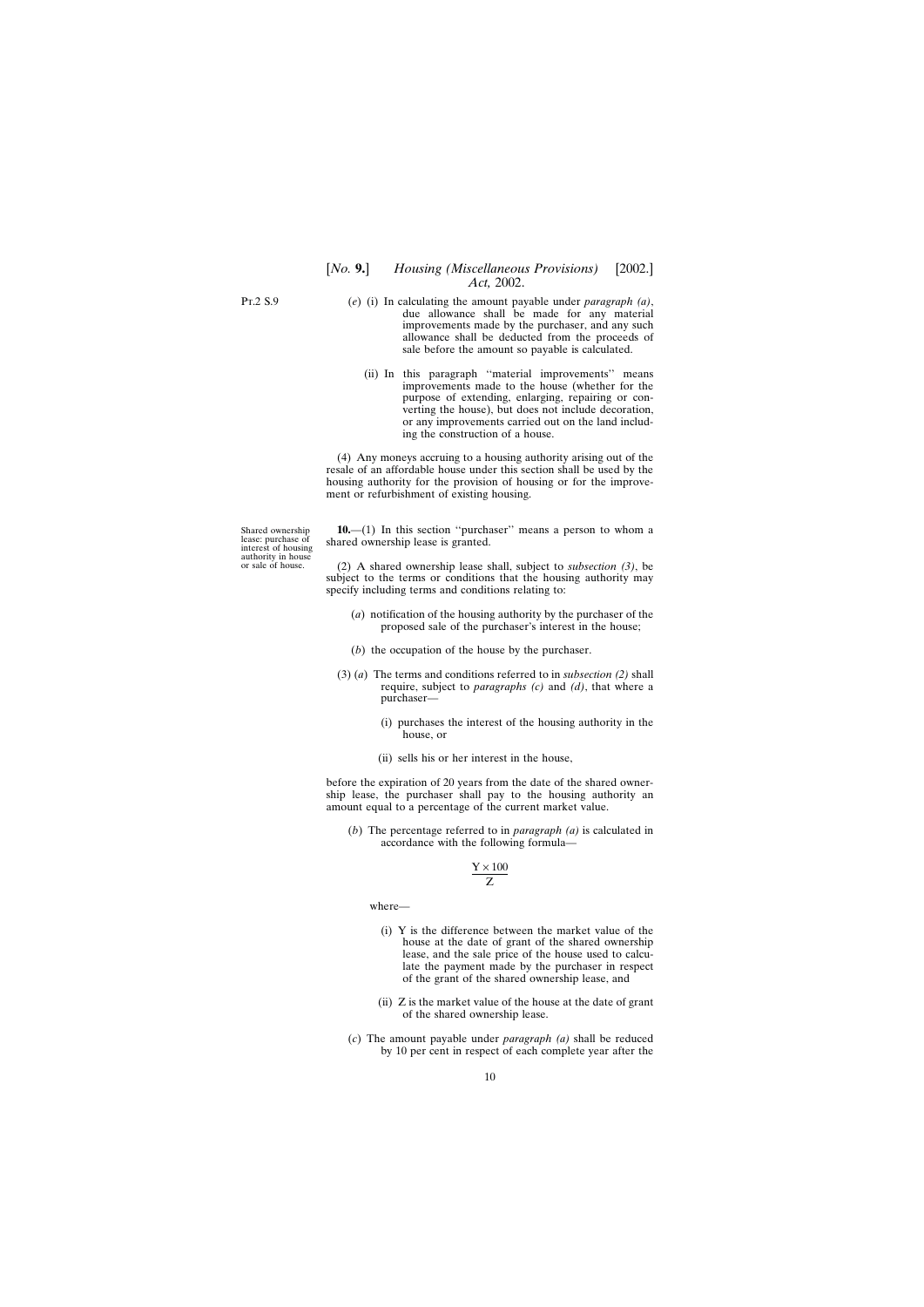## <span id="page-10-0"></span>[2002.] *Housing (Miscellaneous Provisions)* [*No.* **9.**] *Act,* 2002.

10th year during which the purchaser has been in occu- Pt.2 S.10 pation of the house as his or her normal place of residence.

- (*d*) (i) Where the amount payable under *paragraph (a)* would increase the purchase price above the current market value of the house, the amount payable shall be reduced to the extent necessary to avoid that result.
	- (ii) In this paragraph ''purchase price'' means the aggregate of the following payments made by the purchaser to the housing authority in accordance with the terms and conditions of the shared ownership lease—
		- (I) the payment made in respect of the grant of the shared ownership lease and, where applicable, any further payments made,
		- (II) the payment made on the sale of the house or on the purchase of the interest of the housing authority in the house, and
		- (III) the amount payable under *paragraph (a).*
- (*e*) (i) In calculating the amount payable under *paragraph (a)*, due allowance shall be made for any material improvements made by the purchaser, and any such allowance shall be deducted from the proceeds of sale before the amount so payable is calculated.
	- (ii) In this paragraph ''material improvements'' means improvements made to the house (whether for the purpose of extending, enlarging, repairing or converting the house), but does not include decoration, or any improvements carried out on the land including the construction of a house.
- (4) Any moneys accruing to a housing authority arising out of—
	- (*a*) the purchase of the interest of the housing authority in a house, or
	- (*b*) the sale of a house,

under this section shall be used by the housing authority for the provision of housing or for the improvement or refurbishment of existing housing.

#### PART 3

#### **MISCELLANEOUS**

**11.—(1)** The Minister may, with the consent of the Minister for New house grants. Finance and subject to such regulations as may be made by the Minister for the purposes of this section, pay, out of moneys provided by the Oireachtas, a grant to a person in respect of a new house.

(2) Without prejudice to the generality of *subsection (1)*, regulations made under this section may provide for all or any of the following:

(*a*) the class or classes of person to whom a grant may be paid;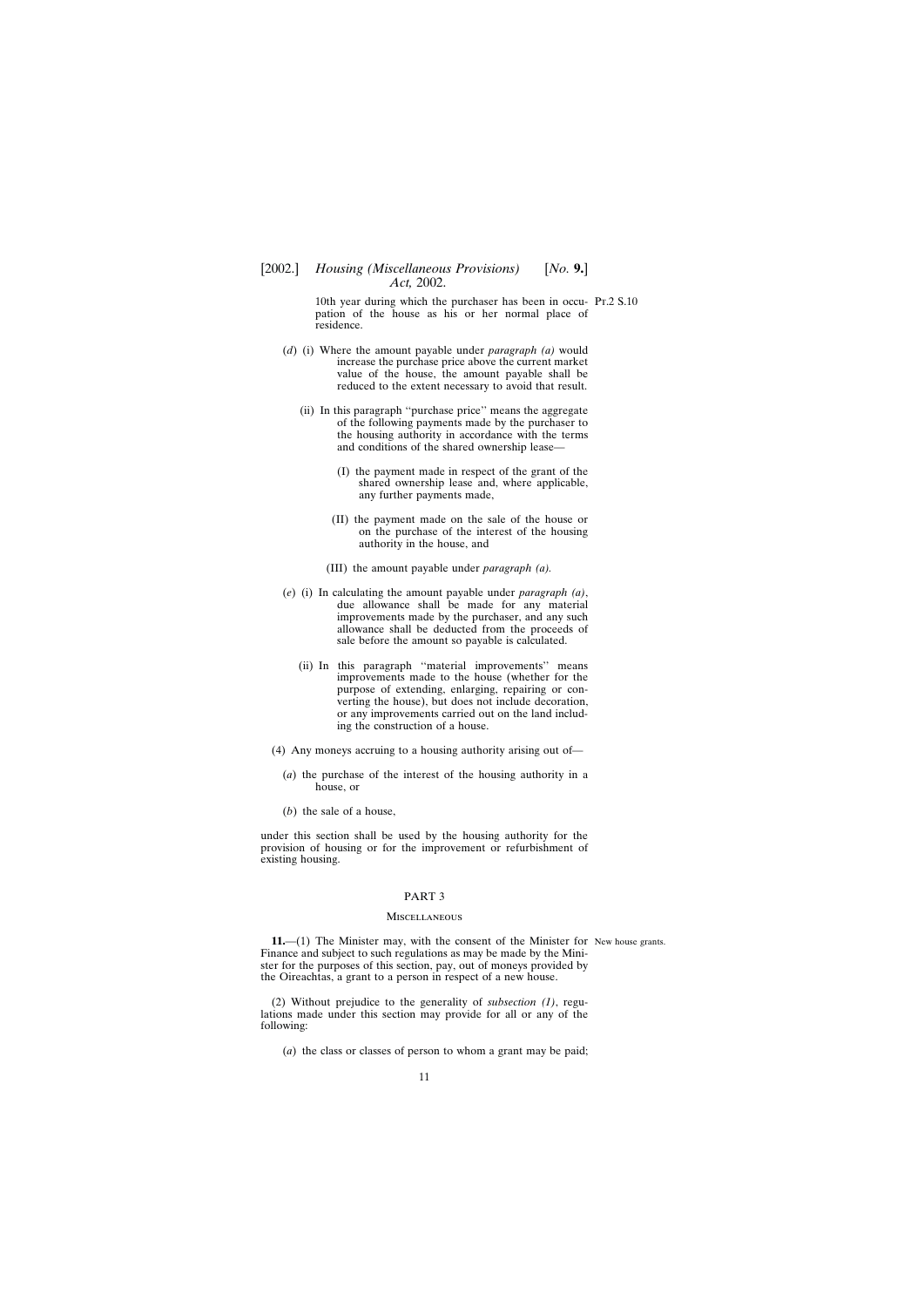<span id="page-11-0"></span>Pt.3 S.11

- (*b*) the amount of a grant including the payment of different amounts in different circumstances and subject to those conditions that the Minister may prescribe, including conditions relating to:
	- (i) standards of construction of houses and the provision of water, sewerage and other services;
	- (ii) the efficient consumption of energy, including the use of renewable forms of energy;
	- (iii) sustainable building practices, including the use of recycled or re-usable building materials and the storage, removal, recycling or re-use of builder's waste;
- (*c*) eligibility criteria, including criteria in relation to:
	- (i) the occupation of the house;
	- (ii) payment of a grant to persons who have previously purchased or built another house for occupation by them;
	- (iii) the family, income or other financial circumstances of a person applying for a grant;
	- (iv) the information and documentation required to be provided by a person applying for a grant;
	- (v) requirements in relation to the payment of any other grant or subsidy in respect of a house under any enactment (including this Act);
- (*d*) the total floor area of the house determined in the prescribed manner.

(3) Compliance with the conditions referred to in *subsection*  $(2)(b)(i)$  is a condition precedent to the making of a grant under this section.

Assistance by Minister to approved bodies.

**12.**—(1) The Minister may, with the consent of the Minister for Finance, pay out of moneys provided by the Oireachtas, a grant in respect of the administrative and general expenses of a body to which this section applies and standing approved of by the Minister for the purposes of this section.

- (2) This section applies to a body which—
	- (*a*) represents or promotes the formation of co-operative or voluntary groups or associations which have as an object the provision of—
		- (i) houses, or
		- (ii) sites (within the meaning of the Housing (Traveller Accommodation) Act, 1998) for the accommodation of travellers (within the meaning of that Act),
		- or
	- (*b*) provides information, advice or training or conducts research in relation to housing including housing needs, standards, management, finance or any other aspect of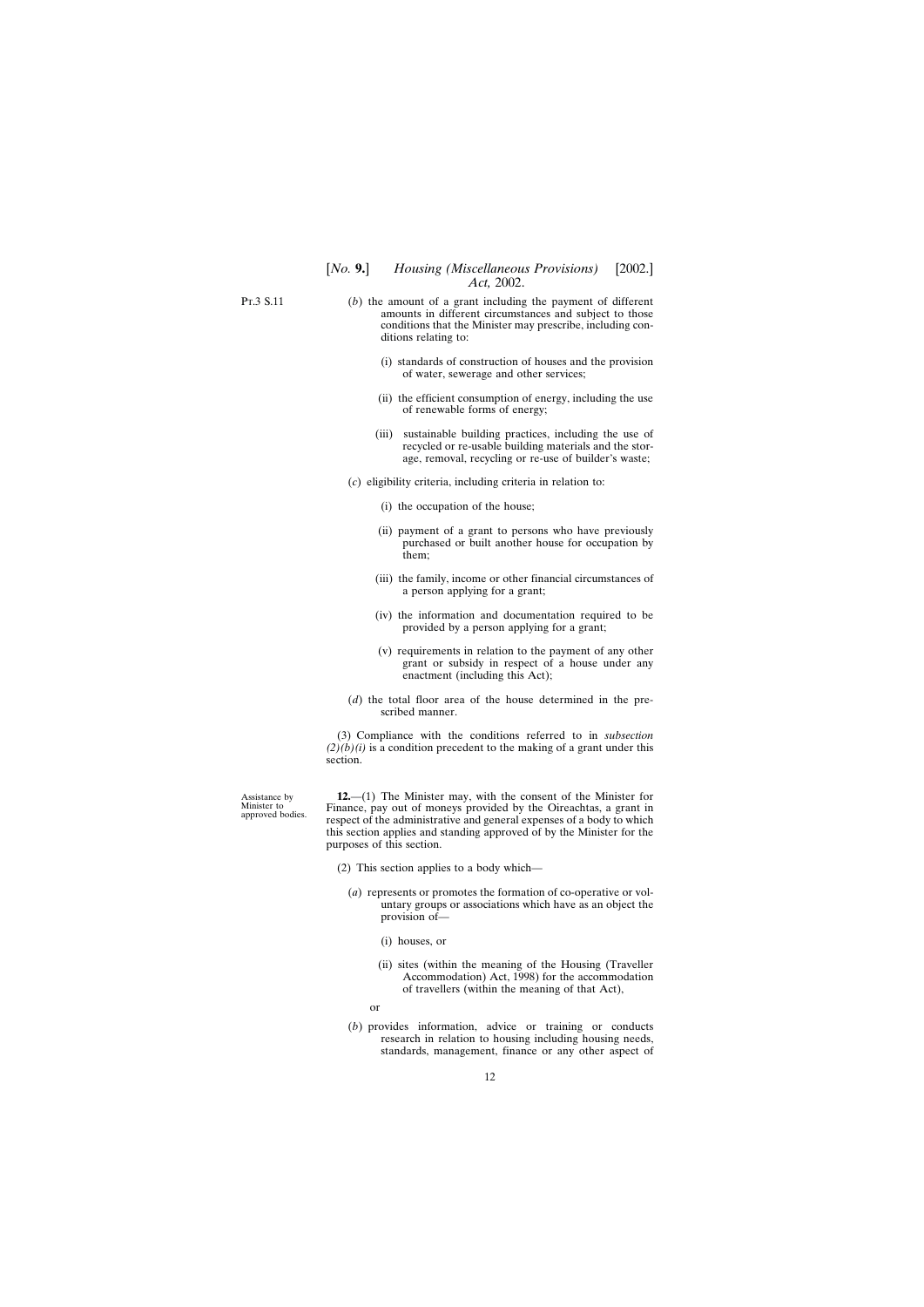## <span id="page-12-0"></span>[2002.] *Housing (Miscellaneous Provisions)* [*No.* **9.**] *Act,* 2002.

housing policy either generally or in relation to a particu- Pt.3 S.12 lar class or classes of persons that the Minster may specify, in particular, elderly persons, persons with a disability, homeless persons (within the meaning of the Housing Act, 1988) or travellers (within the meaning of the Housing (Traveller Accommodation) Act, 1998).

(3) A grant made under this section shall be subject to the terms and conditions that may be determined by the Minister from time to time.

(4) This section shall be deemed to have come into operation on 1 January 2001.

**13.**—(1) In this section "mortgage lender" has the same meaning Provision of as in the Central Bank Act, 1997.

information to Minister by mortgage lenders.

(2) The Minister may, from time to time, in the interests of consumer protection or for the purposes of his or her functions in relation to housing or the development and co-ordination of housing policy or relevant financial and economic policies, require mortgage lenders to provide to the Minister such information as the Minister specifies, including the following:

- (*a*) in respect of a person to whom a mortgage lender has granted approval for a mortgage or granted a mortgage, his or her age, gender, marital status and income level, the nature of his or her employment and whether the person is a first time buyer;
- (*b*) the purpose, amount, type and term of the mortgage and the applicable rate of interest;
- (*c*) the price, age, size and type of house in respect of which a mortgage is sought and its location by reference to the relevant country or, where the house is located in the State, the relevant county or postal district.
- (3) The information referred to in *subsection (2)*
	- (*a*) shall be provided at the times and in the form and manner that the Minister requires, and
	- (*b*) shall not include information that directly identifies or may identify a person and, in particular, it shall not include the names, dates of birth or addresses of persons in respect of whom information is requested or provided.
- (4) (*a*) Subject to *subsection (5)*, where information is provided to the Minister under this section, the information shall not be disclosed by any person receiving, inputting, storing, managing, processing, analysing, accessing or using the information, except in accordance with any arrangements that may be made by the Minister with the mortgage lenders concerned.
	- (*b*) Information that is provided to the Minister under this section or that is derived from an analysis of such information shall not be disclosed where it directly or indirectly identifies or may identify a person or mortgage lender.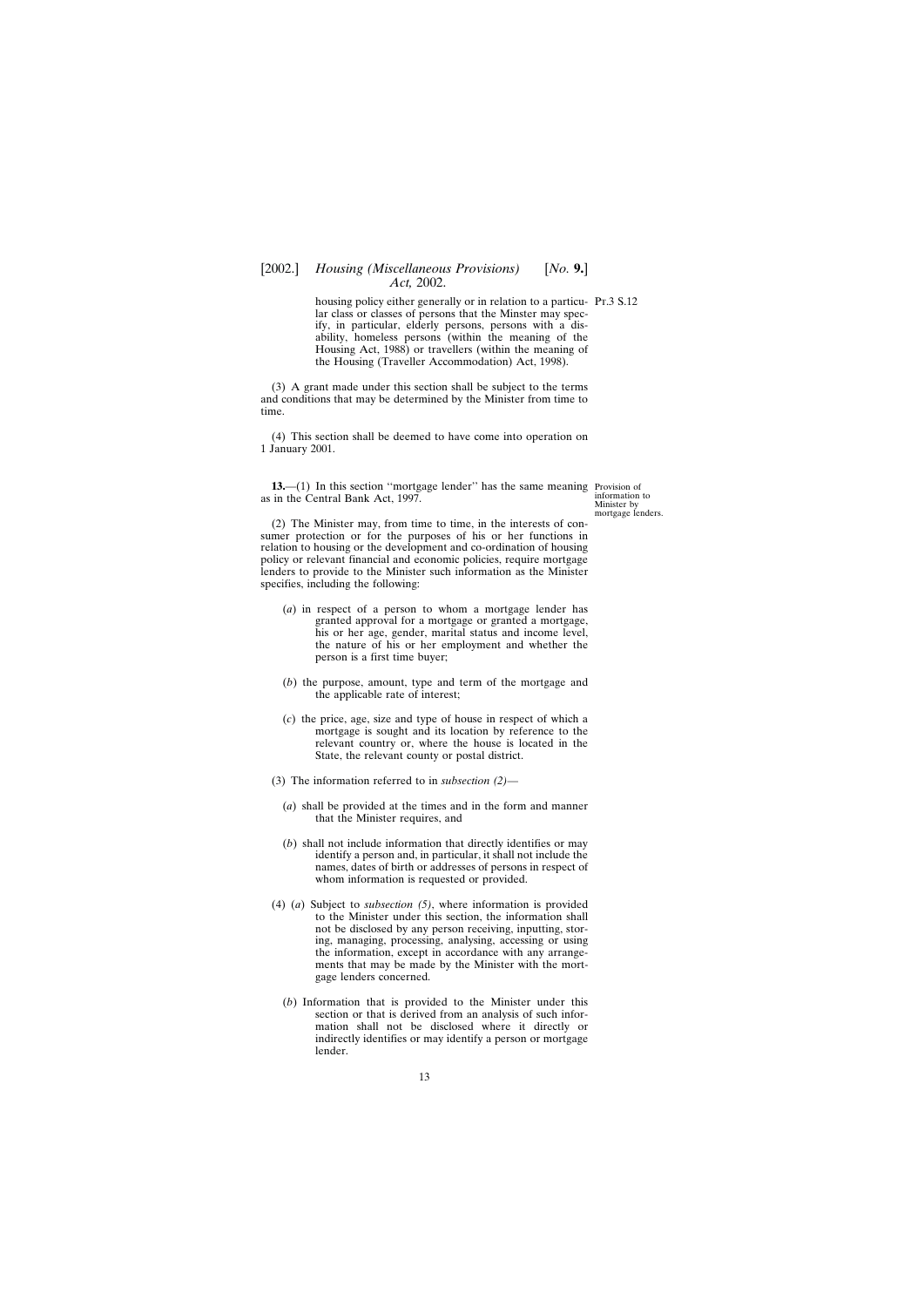<span id="page-13-0"></span>Pt.3 S.13

(5) *Subsection (4)* shall not apply to a disclosure of information which is required by or under any enactment or by a rule of law or order of a court.

(6) The Freedom of Information Act, 1997, is amended in Part I of the Third Schedule by inserting—

- (*a*) in column (1), *''No. of 2002''*,
- (*b*) in column (2), ''*Housing (Miscellaneous Provisions) Act, 2002*'', and
- (*c*) in column (3), ''*Section 13*''.

**14.**—Section 58 of the Principal Act is amended—

(*a*) by inserting the following after subsection (1):

''(1A) The management and control of the common areas appurtenant to a dwelling and provided by a housing authority under this Act are not required to be vested in the housing authority under subsection (1) of this section.

(1B) A housing authority may perform management and control functions vested in it under subsection (1) of this section in respect of any dwelling of which the housing authority is not the owner and which is provided under a contract or lease between the housing authority and the owner of the dwelling.'',

and

(*b*) by inserting the following after subsection (3):

''(3A) Without prejudice to the generality of subsection (3) of this section, charges made under that subsection may include—

- (*a*) charges relating to the provision of services to, and the insurance of, a dwelling and other charges relating to the management and control of the dwelling, or
- (*b*) any other charges that may be prescribed under this section in relation to:
	- (i) the management and control of common areas appurtenant to a dwelling, where those common areas are also used by the occupants of other dwellings;
	- (ii) the provision of services where those services are also provided to the occupants of other dwellings.

(3B) A housing authority may make such charge under subsection (3) of this section, whether by way of rent or otherwise, as it considers appropriate, in respect of any dwelling of which the housing authority is not the owner and which is provided under a contract or lease between the housing authority and the owner of the dwelling.''.

Amendment of section 58 of Principal Act (Management and control of certain dwellings, etc.).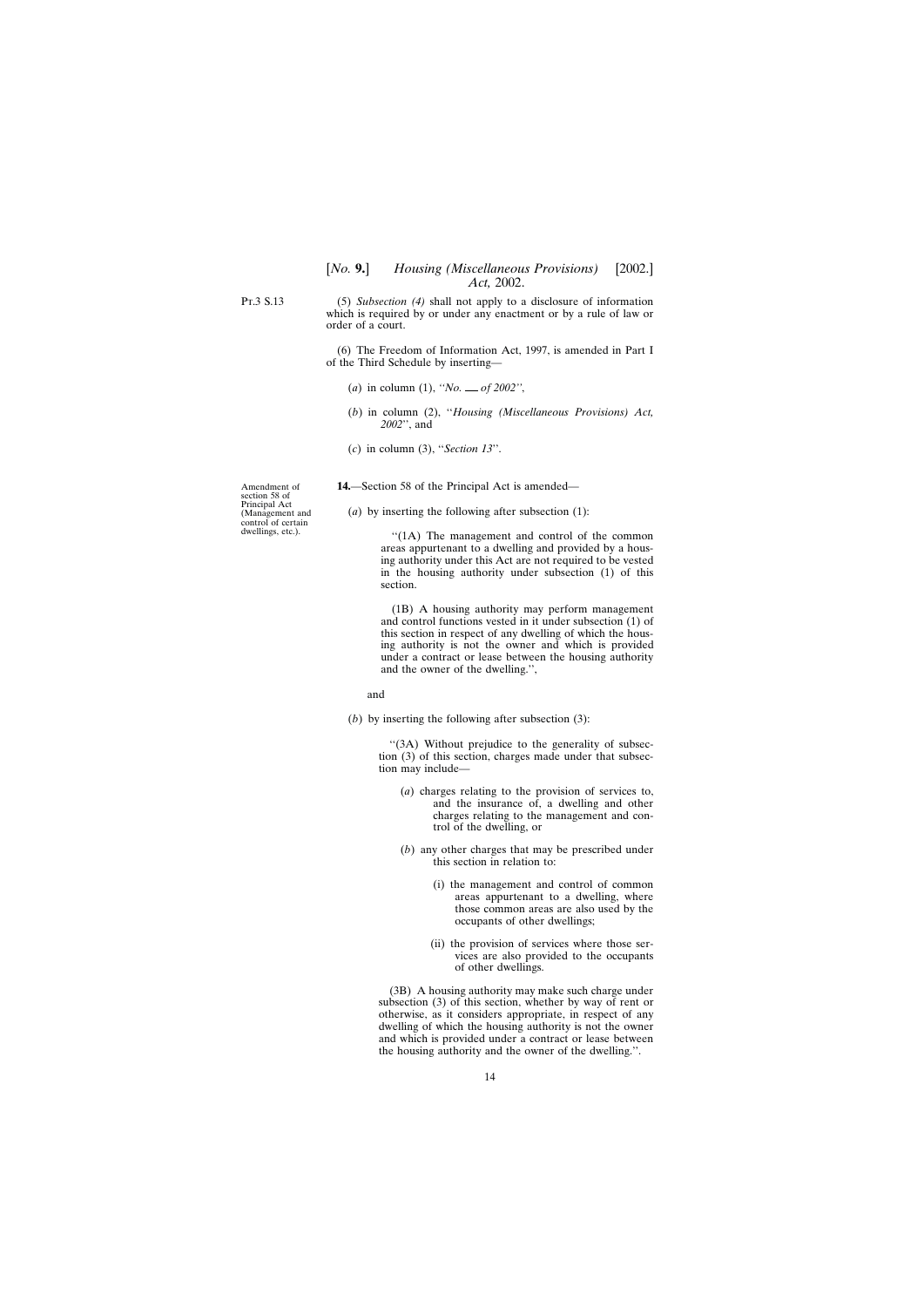<span id="page-14-0"></span>**15.**—Section 90 (inserted by the Act of 1992) of the Principal Act Pr.3 is amended by inserting the following after subsection (6)—

Amendment of section 90 of Principal Act (Power of housing

''(6A) Where a dwelling is sold to a tenant under a purchase scheme, the housing authority shall not be liable after the date authority to sell of sale for any charges payable in respect of the dwelling relat-certain dwellings). ing to:

- (*a*) the provision of services to and the insurance of the dwelling and other charges relating to the management and control of the dwelling;
- (*b*) the management and control of common areas appurtenant to the dwelling, where those common areas are also used by the occupants of other dwellings;
- (*c*) the provision of services where those services are also provided to the occupants of other dwellings.''.

**16.**—Section 23 of the Act of 1992 is amended—

Amendment of section 23 of Act of 1992.

(*a*) by substituting the following for subsections (1) and (2):

 $''(1)$  Subject to subsections (2) and (3), a reference in the *Housing Acts, 1966* to *2002*, to a housing authority means, in the case of—

- (*a*) a county, the county council,
- (*b*) a city, the city council,
- (*c*) a borough mentioned in Chapter 1 of Part 1 of Schedule 6 to the Act of 2001, except as respects—
	- (i) section 6 of the Act of 1979,
	- (ii) section 8 of the Act of 1988,
	- (iii) sections 2 to 4 and sections 6 and 7 of this Act, and
	- (iv) *Part 2* of the *Housing (Miscellaneous Provisions) Act, 2002*,

the borough council and, as respects each of those sections, the county council in whose administrative area the borough is situate,

- (*d*) a town mentioned in Chapter 2 of Part 1 of Schedule 6 to the Act of 2001, except as respects—
	- (i) section 6 of the Act of 1979,
	- (ii) sections 8 and 16 of the Act of 1988,
	- (iii) sections 2 to 4 and sections 6, 7 and 11 of this Act, and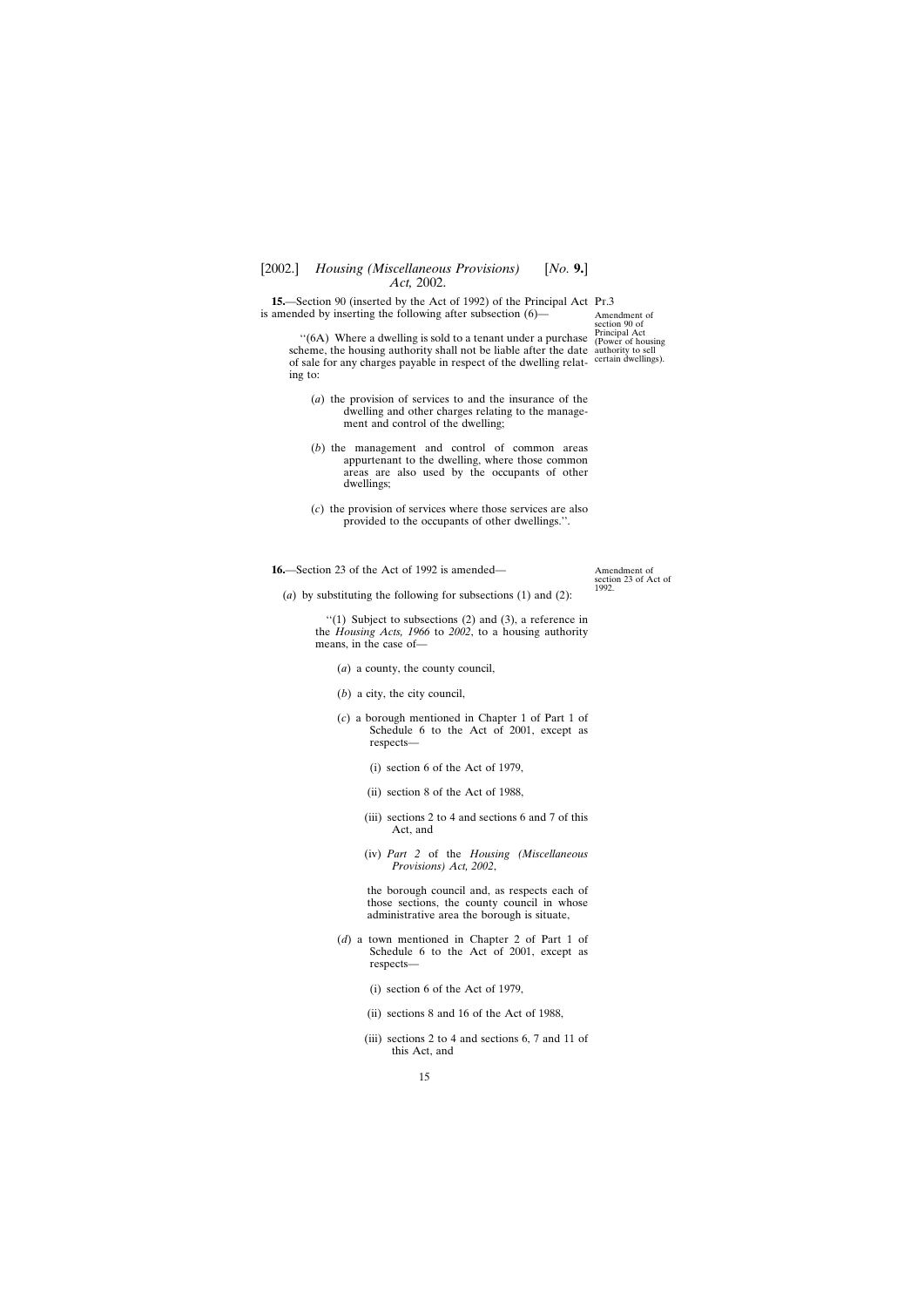(iv) *Part 2* of the *Housing (Miscellaneous Provisions) Act, 2002*,

the town council and, as respects each of those sections, the county council in whose administrative area the town is situate,

- (*e*) a town mentioned in Part 2 of Schedule 6 to the Act of 2001, except as respects—
	- (i) sections 34 to 36 and section 41 of the Principal Act,
	- (ii) section 6 of the Act of 1979,
	- (iii) sections 2 and 6, sections 8 to 10 and sections 13 and 16 of the Act of 1988,
	- (iv) sections 2 to 7, sections 10 to 12, and sections 14, 17, 18, 20, 34 and 35 of this Act, and
	- (v) *Part 2* of the *Housing (Miscellaneous Provisions) Act, 2002*,

the town council and, as respects each of those sections, the county council in whose administrative area the town is situate,

and references to the functional area of a housing authority shall be construed accordingly.

(2) A reference in the *Housing Acts, 1966* to *2002*, to a housing authority means, in the case of—

- (*a*) the boroughs of Drogheda, Sligo and Wexford, except as respects—
	- (i) section 6 of the Act of 1979,
	- (ii) section 8 of the Act of 1988, and
	- (iii) sections 6 and 7 of this Act,

the respective borough councils and, as respects each of those sections, the respective county councils in whose administrative areas those boroughs are situate,

- (*b*) the town of Bray, except as respects—
	- (i) section 6 of the Act of 1979,
	- (ii) section 8 of the Act of 1988,
	- (iii) sections 2 to 4 and sections 6 and 7 of this Act, and
	- (iv) *Part 2* of the *Housing (Miscellaneous Provisions) Act, 2002,*

Pt.3 S.16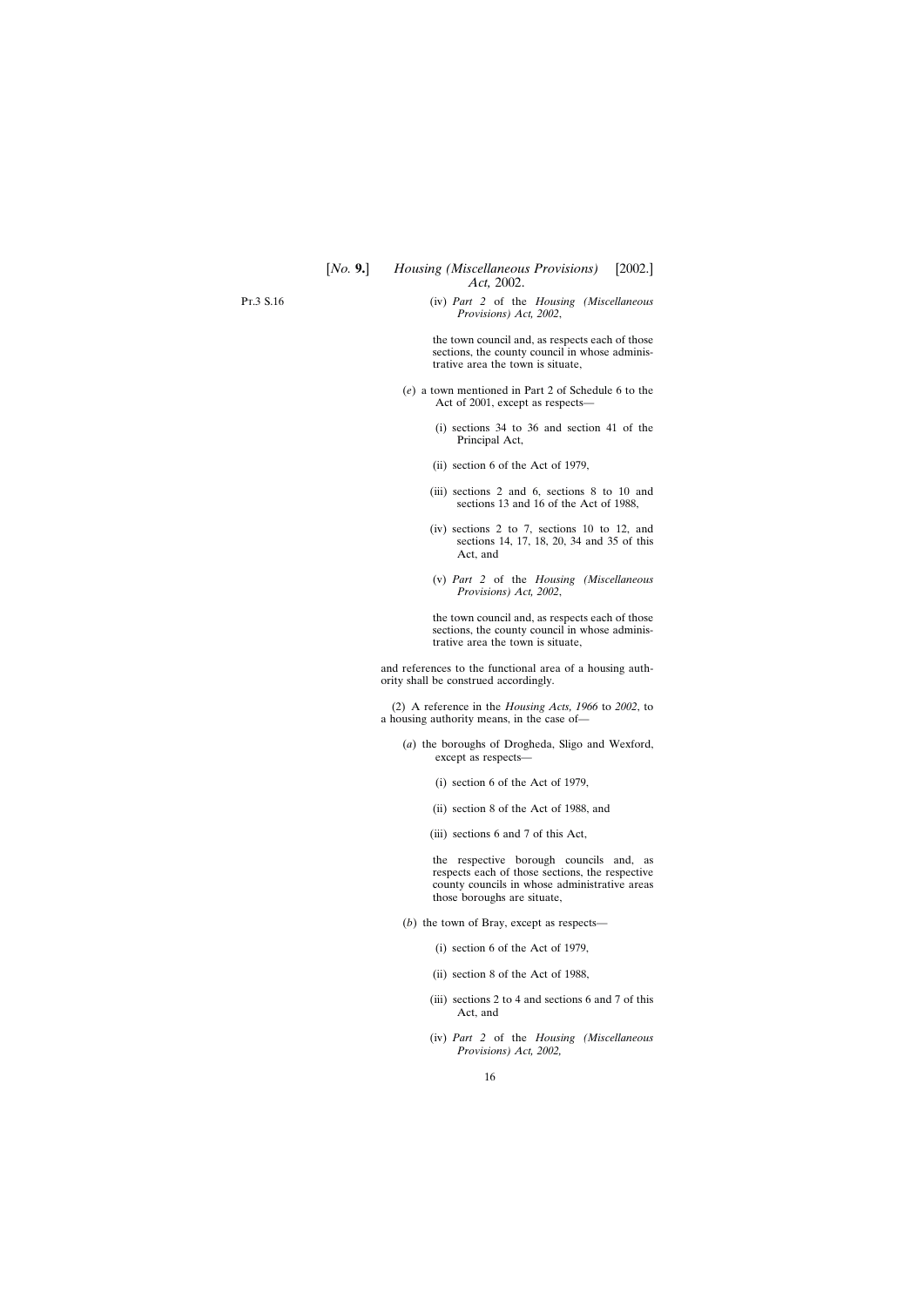<span id="page-16-0"></span>the town council and, as respects each of those Pt.3 S.16 sections, the county council in whose administrative area that town is situate,

- (*c*) the towns of Athlone and Dundalk, except as respects—
	- (i) section 6 of the Act of 1979,
	- (ii) section 8 of the Act of 1988, and
	- (iii) sections 6 and 7 of this Act,

the respective town councils and, as respects each of those sections, the respective county councils in whose administrative areas those towns are situate,

and references to the functional area of those housing authorities shall be construed accordingly.'',

and

(*b*) by inserting the following after subsection (4):

"(5) In this section 'Act of 2001' means the Local Government Act, 2001.''.

**17.**—The Housing Finance Agency Act, 1981 (as amended by the Amendments to Act of 1992), is amended—

Housing Finance Agency Act, 1981.

- (*a*) in section 4(2), by substituting the following for paragraphs (*b*) and (*c*)
	- $f'(b)$  to provide moneys to enable such loans to be made by housing authorities,
		- (*c*) to provide moneys—
			- (i) to local authorities to be used by them for any capital purpose authorised by or under any enactment mentioned in the Schedule to this Act;
			- (ii) to a body standing approved of for the purposes of section 6 of the Housing (Miscellaneous Provisions) Act, 1992, to be used by it in respect of the provision or management of housing accommodation as provided for in that section or in respect of other matters in relation to housing that may be determined by the Minister with the consent of the Minister for Finance, including the acquisition of land by such a body,

and

(*d*) to borrow money for the aforesaid purposes.'',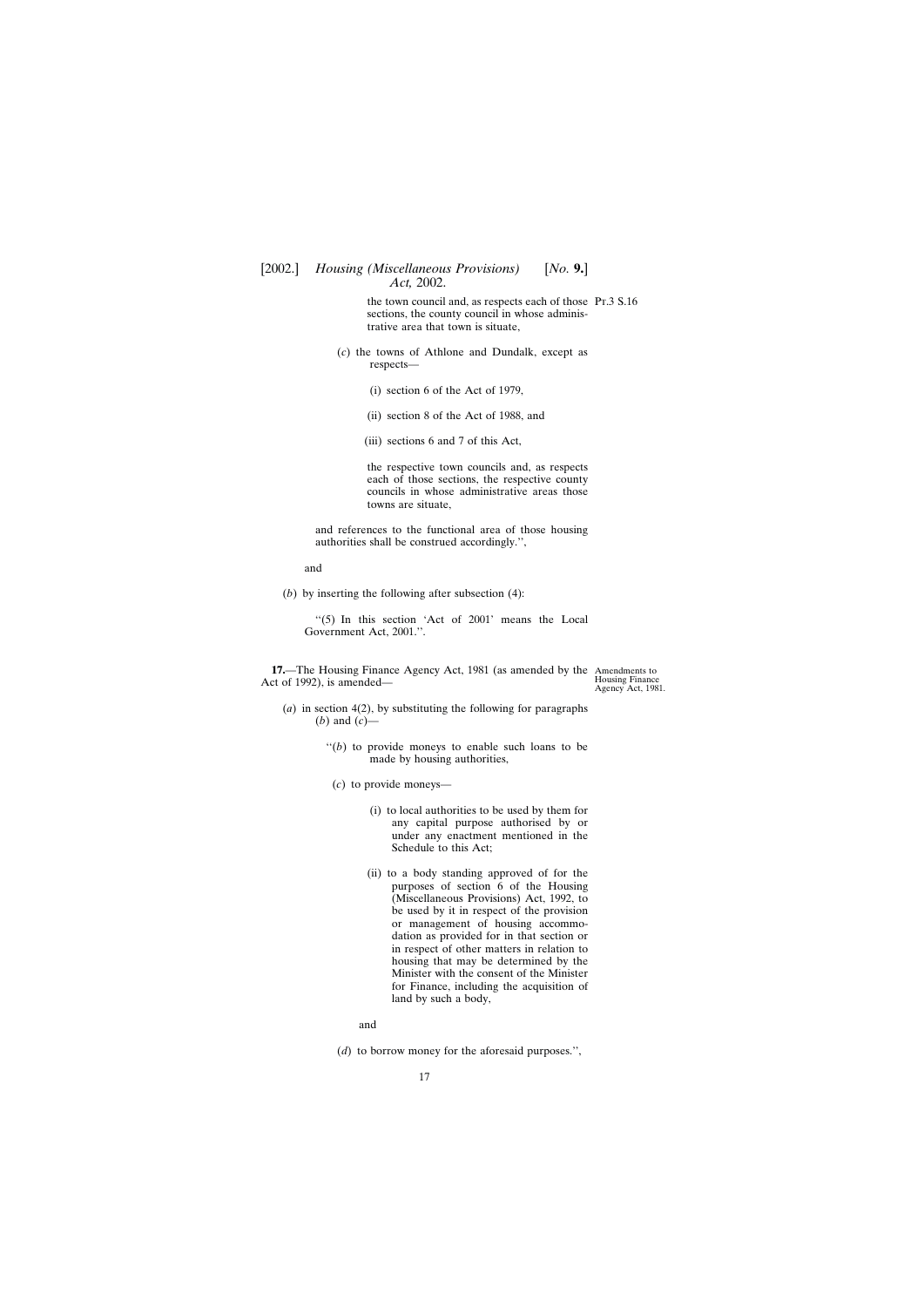Pt.3 S.17

(*b*) in section 5—

- (i) in paragraph (*a*), by deleting ''or'',
- (ii) in paragraph  $(b)$ , by substituting "," for ".", and
- (iii) by inserting the following after paragraph (*b*):
	- "(*c*) a local authority, to be used by it for any capital purpose authorised by or under any enactment mentioned in the Schedule to this Act, or
		- (*d*) a body standing approved of for the purposes of section 6 of the Housing (Miscellaneous Provisions) Act, 1992, to be used by it in respect of the provision or management of housing accommodation as provided for in that section or in respect of other matters in relation to housing that may be determined by the Minister with the consent of the Minister for Finance, including the acquisition of land by such a body.'',
- $(c)$  in section 10(3), by substituting " $\text{\textsterling}6,000,000,000$ " for ''£1,500,000,000'',
- (*d*) by inserting the following after section 10:

"Performance of 10A.—(1) In this section 'National Treasury<br>of Agency by Management Agency' means the National Treas-<br>National Treasury ury Management Agency established by the Management Agency' means the National Treas-National Treasury ury Management Agency established by the Management National Treasury Management Agency Act,  $\frac{1990}{1990}$ .

- $(2)(a)$  Subject to the prior consent of the Minister for Finance, the Agency may request the National Treasury Management Agency to perform, on its<br>behalf, its borrowing functions its borrowing functions under—
	- (i) subsections  $(1)$ ,  $(1A)$  (inserted by the Housing Finance Agency (Amendment) Act, 1985) and (2) of section 10 of this Act, and
	- (ii) section 3 of the Borrowing Powers of Certain Bodies Act, 1996.
	- (*b*) Where a request is made under paragraph (*a*) of this subsection, the National Treasury Management Agency shall perform those borrowing functions on behalf of the Agency.
	- (*c*) The National Treasury Management Agency shall exercise the function of the Agency in relation to the management of the indebtedness of the Agency incurred by the Agency under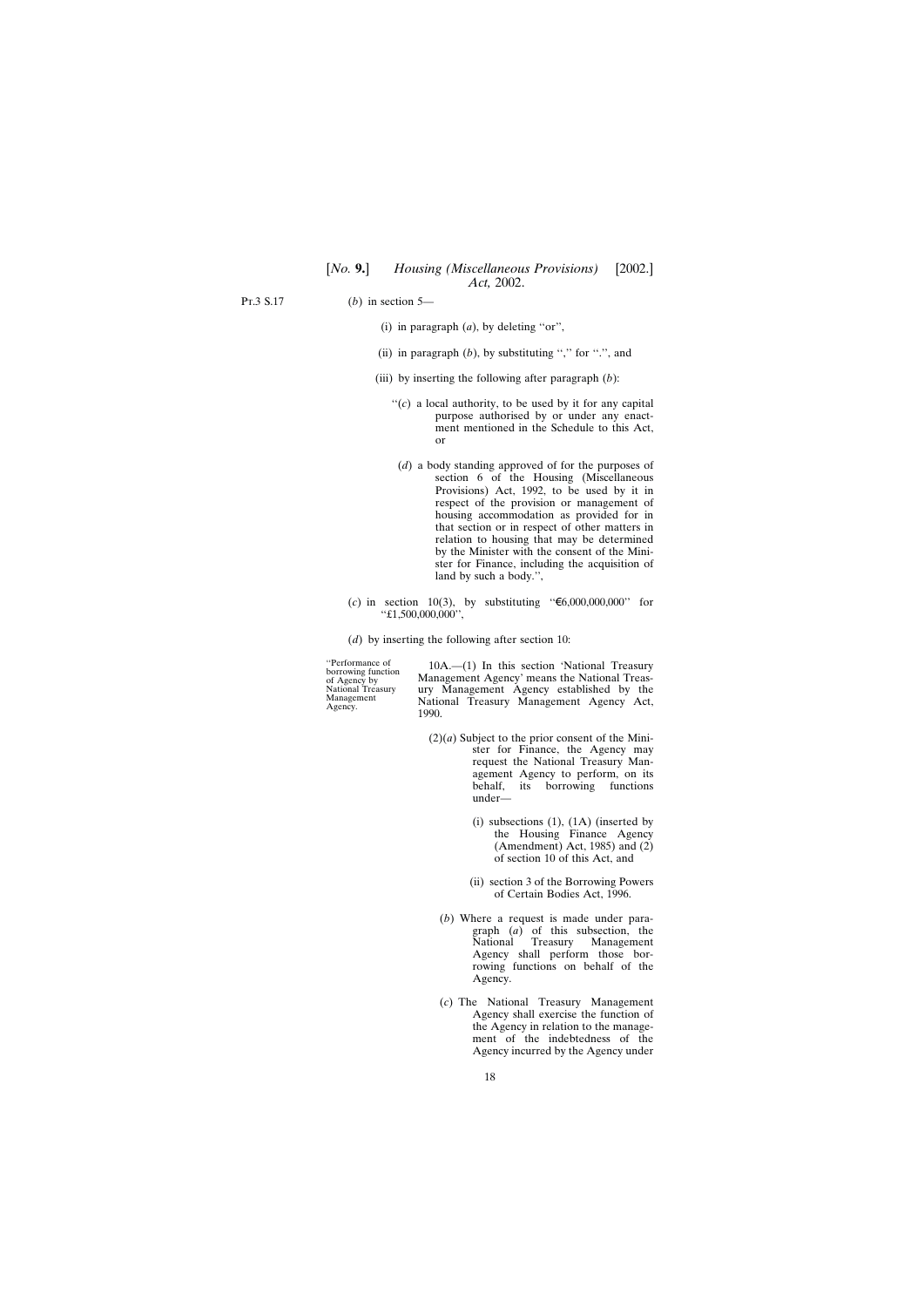the provisions referred to in para- Pr.3 S.17 graph (*a*) of this subsection on the terms and conditions that may be agreed by the National Treasury Management Agency with the Agency.

(3) The Minister for Finance may revoke his or her consent given under subsection (2) of this section.

<span id="page-18-0"></span>Advances of 10B.—(1) The Minister for Finance may<br>by Minister for advance moneys from the Central Fund or the by Minister for and advance moneys from the Central Fund or the By Minister for a proving produce thereof to the Agency on such growing produce thereof to the Agency, on such terms and conditions as that Minister thinks fit, for the purposes of borrowing by the Agency under section 10(1) of this Act.

> (2) Advances under subsection (1) of this section shall be repaid to the Exchequer subject to the terms and conditions that the Minister for Finance may determine.'',

and

(*e*) by inserting after section 18 the Schedule set out in *Schedule 2*.

**18.**—Section 54 of the Finance Act, 1970, is amended by inserting Amendment of the following after subsection (7) (inserted by the Finance Act, section 54 of  $\frac{1002}{2}$ 1983):

"(7A) The Minister for Finance may engage in such transactions of a normal banking nature with the Housing Finance Agency and with other persons—

- (*a*) in connection with the performance by the Housing Finance Agency of its borrowing function under—
	- (i) subsections (1), (1A) (inserted by the Housing Finance Agency (Amendment) Act, 1985) and (2) of section 10 of the Housing Finance Agency Act, 1981, and
	- (ii) section 3 of the Borrowing Powers of Certain Bodies Act, 1996,

and

(*b*) for the purposes of the better management of the indebtedness incurred by the Housing Finance Agency under the provisions referred to in paragraph (*a*),

and may, for the purpose of those transactions, issue such funds from the Exchequer, as the Minister for Finance considers appropriate, and the expenses and other costs incurred by the Minister for Finance in connection with or arising out of those transactions shall be charged on the Central Fund or the growing produce thereof.''.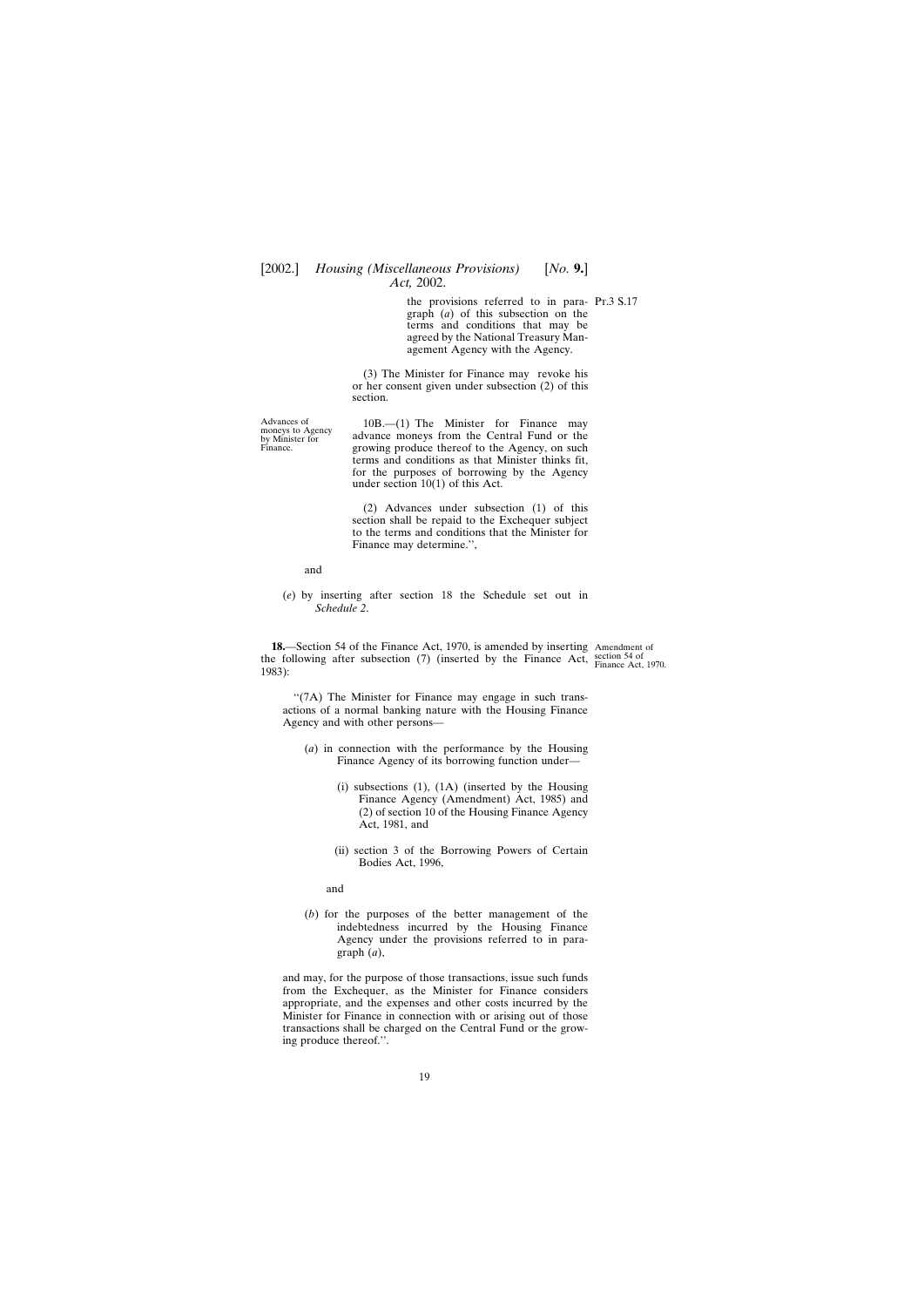[*No.* **9.**] *Housing (Miscellaneous Provisions)* [2002.] *Act,* 2002.

<span id="page-19-0"></span>Pt.3

Amendment of First Schedule to National Treasury Management Agency Act, 1990.

- **19.**—The First Schedule to the National Treasury Management Agency Act, 1990, is amended—
	- (*a*) by inserting the following after paragraph (*gg*) (inserted by section 163 of the Finance Act, 1997):
		- ''(*ggg*) section 54(7A) (inserted by the *Housing (Miscellaneous Provisions) Act, 2002*) (in so far as the provision relates to the engagement in certain transactions of a normal banking nature) of the Finance Act, 1970,'',

and

- (*b*) by inserting the following after paragraph (*q*) (inserted by the Nitrigin Éireann Teoranta Act, 2001):
	- ''(*r*) section 10B (inserted by the *Housing (Miscellaneous Provisions) Act*, *2002*) of the Housing Finance Agency Act, 1981,''.

Amendment of Housing (Private Rented Dwellings) Act, 1982.

**20.**—The Housing (Private Rented Dwellings) Act, 1982, is amended by inserting the following after Part III:

### ''PART IV

#### **REGULATIONS**

Regulations. 28.—(1) The Minister for Social, Community and Family Affairs may, with the consent of the Minister for Finance, make regulations for the payment out of moneys provided by the Oireachtas of allowances to persons who are, on 25 July 2002, tenants of dwellings to which section 8(1) relates—

- (*a*) whose entitlement to retain possession of the dwellings concerned subsists after 25 July 2002 by operation of law or otherwise,
- (*b*) whose rent—
	- (i) is determined in accordance with such terms and conditions, or
	- (ii) is less than such amount,

as the Minister for Social, Community and Family Affairs may specify in those regulations,

and

(*c*) who would otherwise suffer hardship by reason of increases in the rents of their dwellings.

(2) Entitlement to an allowance and the amount and the payment thereof shall be subject to such terms and conditions as may be specified in the regulations.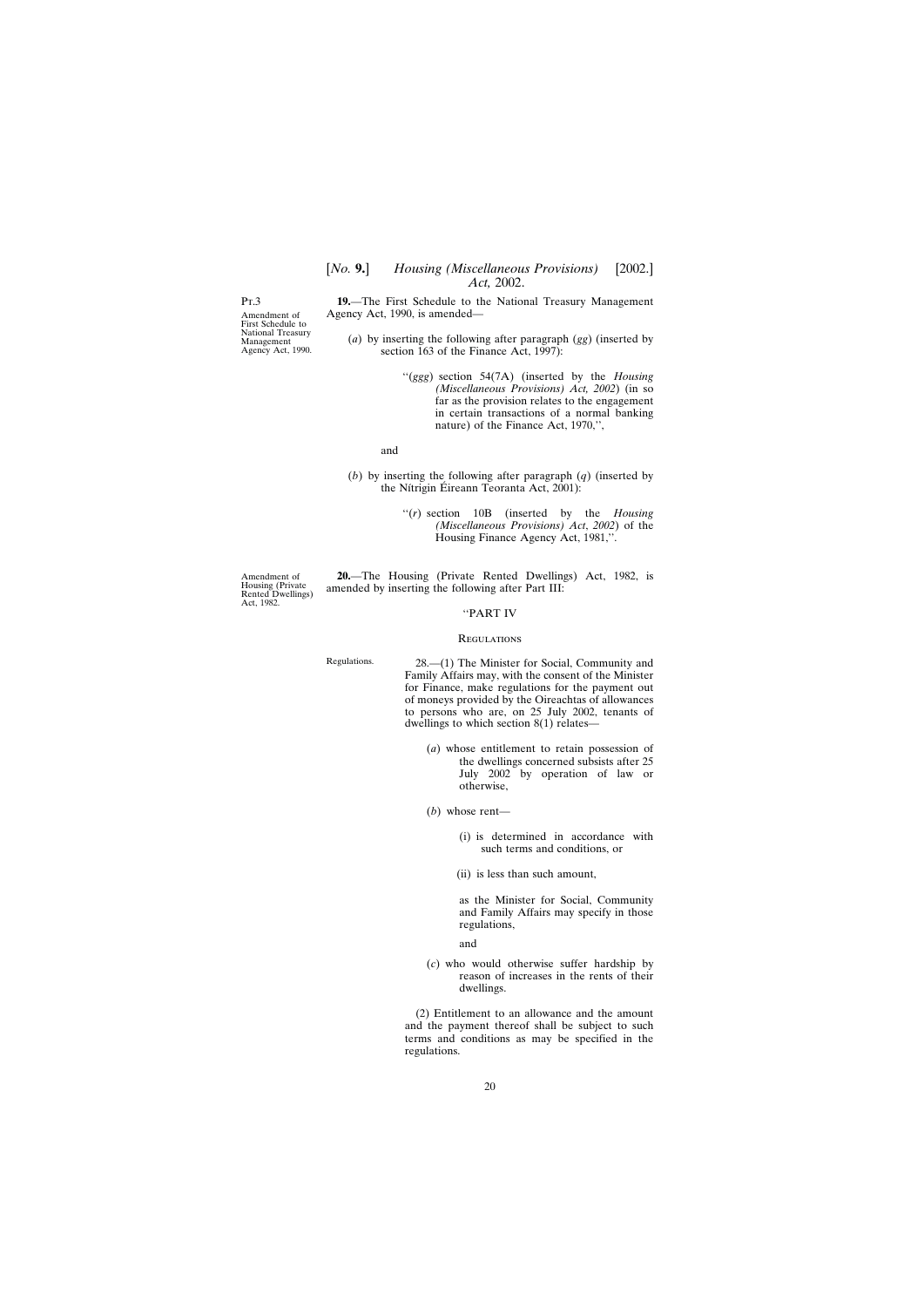<span id="page-20-0"></span>(3) Subsections (2) and (3) of section 4 of the Pr.3  $S.20$ Social Welfare (Consolidation) Act, 1993, shall have effect in relation to regulations under this section and the regulations may apply (with or without modification), or make provisions corresponding (with or without modification) to, any other provisions of, or any provisions made under, that Act.

(4) Any expenses incurred by the Minister for Social, Community and Family Affairs or any other Minister in carrying this section into effect shall, to such extent as may be sanctioned by the Minister for Finance, be paid out of moneys provided by the Oireachtas.''.

**21.**—Section 10 (as amended by the Housing (Traveller Amendment of Accommodation) Act, 1998) of the Housing (Miscellaneous section 10 of Provisions) Act, 1992, is amended in subsection (1) by substituting (Miscellaneous the following for paragraph (*c*)—

Provisions) Act, 1992.

- $\lq\lq$ <sup>( $c$ )</sup> is within a one mile radius of any site provided, managed or controlled by a housing authority under section 13 of the Act of 1988 (as amended by the Housing (Traveller Accommodation) Act, 1998), or any other traveller accommodation provided, managed or controlled by a housing authority under the *Housing Acts, 1966* to *2002*, or any traveller housing accommodation provided or managed under section 6 and the housing authority within whose functional area such temporary dwelling has been erected, placed, occupied or otherwise retained is of the opinion that, whether by reason of its use or occupancy or by reason of its being one of a number of such temporary dwellings or otherwise, such temporary dwelling or any occupant of the temporary dwelling—
	- (i) is causing a nuisance or obstruction to the occupants of that site or traveller accommodation or to the occupants of any other dwelling or dwellings within a one mile radius of that site or that traveller accommodation, or
	- (ii) creates a risk to the quality of water, sanitary, electrical or other services associated with that site or traveller accommodation or with any other dwelling or dwellings within a one mile radius of that site or traveller accommodation, or
	- (iii) obstructs or interferes with the use or enjoyment by any person of any public or private amenity or any public or private facility or the maintenance of any such amenity or facility, within a one mile radius of that site or traveller accommodation,

the housing authority concerned may serve notice on that person requiring that person, within a specified period, to remove the said temporary dwelling,''.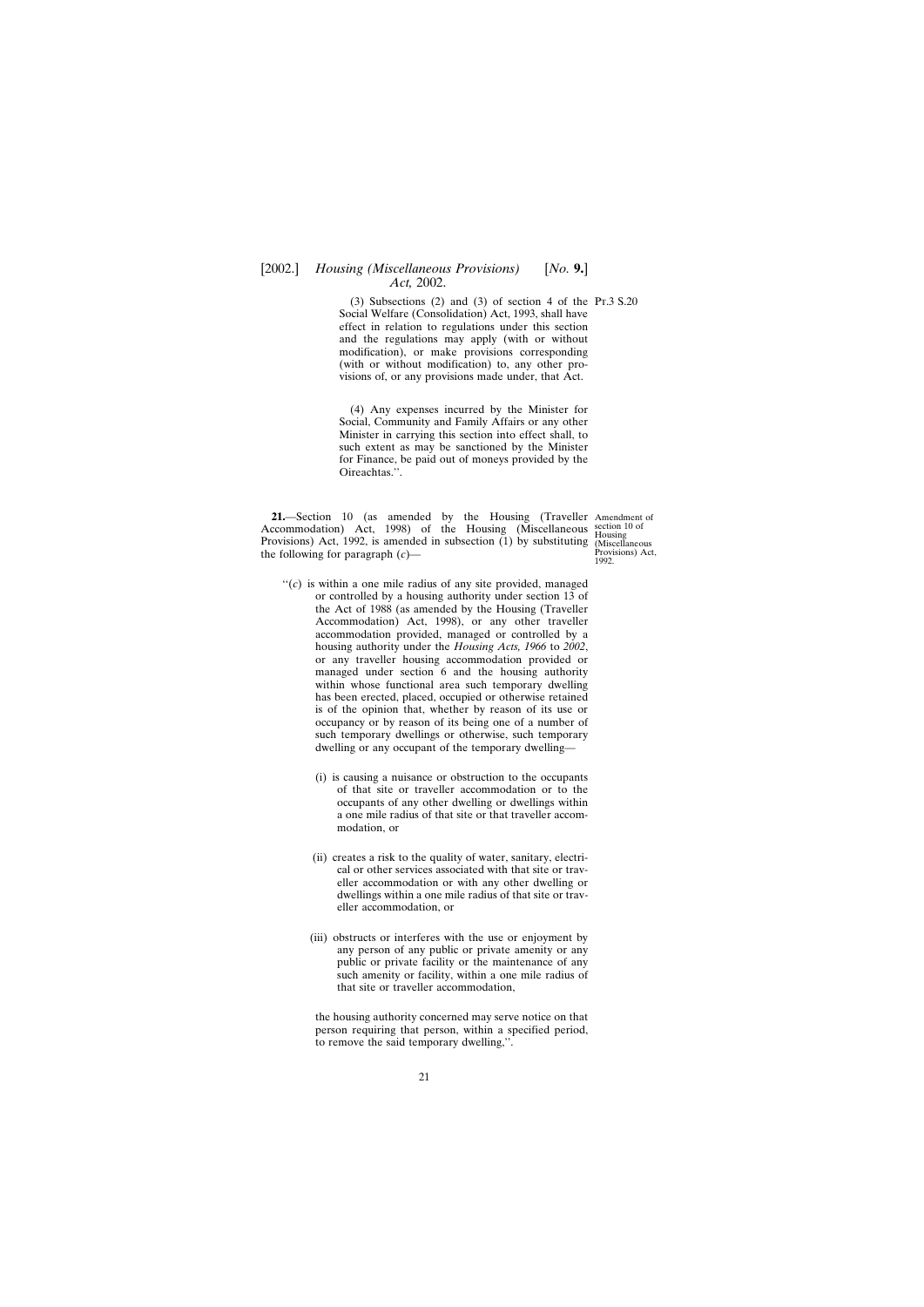<span id="page-21-0"></span>Pt.3

Amendment to section 25 of the Dublin Docklands Development Authority Act, 1997.

**22.**—Section 25 of the Dublin Docklands Development Authority Act, 1997, is amended—

- $(a)$  in subsection  $(7)$ 
	- (i) in paragraph (*a*), by substituting ''paragraphs (*b*) and (*c*)'' for ''paragraph (*b*)'', and
	- (ii) by inserting the following after paragraph (*b*):
		- $\lq\lq$ <sup>( $c$ )</sup> For the avoidance of doubt, a certificate issued under paragraph  $(a)(ii)$  may include the following:
			- (i) in the case of a development wholly or partly for the provision of housing, a condition requiring that a percentage, not being more than 20 per cent, specified in the certificate, of houses being provided for in the development to which the certificate relates shall be provided for social or affordable housing;
			- (ii) a condition requiring the payment of a contribution towards any expenditure that has been, is being, or is intended to be incurred, by or on behalf of—
				- (I) Dublin City Council, in respect of the provision of public infrastructure and facilities that benefit or facilitate development in the area to which the planning scheme concerned relates;
				- (II) the Authority, in respect of the provision of public infrastructure and facilities in accordance with its functions under section 18 or to give effect to the master plan or the planning scheme concerned;
			- (iii) a condition relating to any matter which the Authority considers is in furtherance of the master plan or a planning scheme.'',

and

(*b*) by inserting the following after subsection (7):

''(8) In this section—

'house' includes any building or part of a building used or suitable for use as a dwelling and any outoffice, yard, garden or other land appurtenant to or usually enjoyed with that building or part of a building, and, where appropriate, includes a building which was designed for use as 2 or more dwellings or a flat, an apartment or other dwelling within such a building, and 'housing' shall be read accordingly;

'the provision of public infrastructure and facilities' means—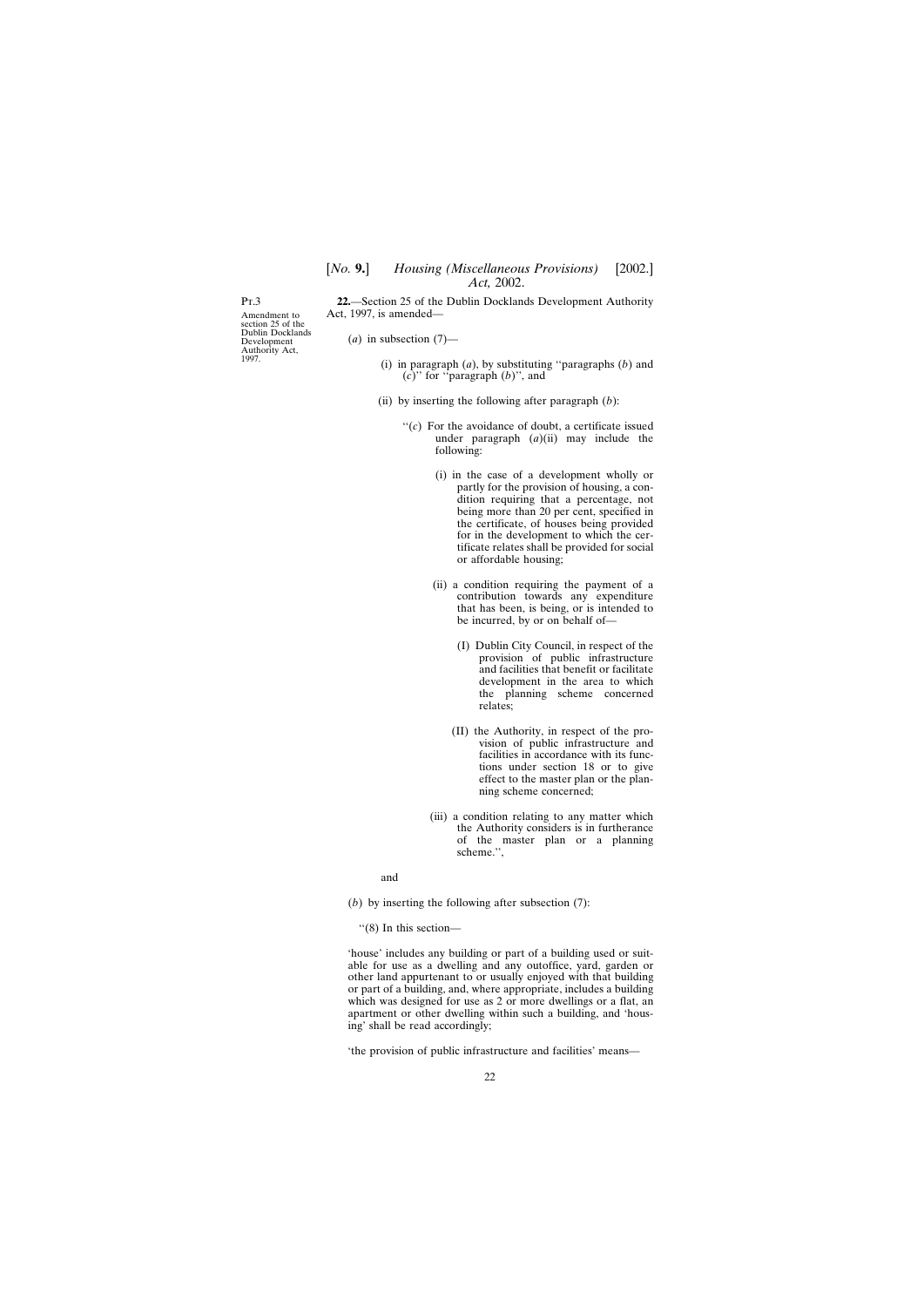- 
- <span id="page-22-0"></span>(*a*) the acquisition of land, Pt.3 S.22

- (*b*) the provision of open spaces, recreational and community facilities and amenities and landscaping works,
- (*c*) the provision of roads, places for the parking of vehicles, bridges, sewers, waste water and water treatment facilities, drains and watermains,
- (*d*) the provision of bus corridors and bus lanes, bus interchange facilities (including car parks for those facilities), rail and light rail transport and any other infrastructure to facilitate public transport,
- (*e*) the provision of cycle and pedestrian facilities and traffic calming measures,
- (*f*) the refurbishment, upgrading, enlargement or replacement of roads, places for the parking of vehicles, bridges, sewers, waste water and water treatment facilities, drains or watermains, and
- (*g*) any matters ancillary to paragraphs (*a*) to (*f*).''.

**23.**—The Building Societies Act, 1989, is amended to the extent Amendments to specified in *Schedule 3*.

Building Societies Act, 1989.

(Public Order) Act,

1994.

**24.**—The Criminal Justice (Public Order) Act, 1994, is amended Amendment to by inserting the following after Part II: Criminal Justice

#### ''PART IIA

#### Offences Relating to Entering and Occupying Land Without Consent

Interpretation (Part  $19A$ .—(1) In this Part, except where the con-<br>text otherwise requires—

'Commissioner' means the Commissioner of the Garda Síochána:

'consent duly given' means consent given by—

- (*a*) in the case of lands referred to in subsection  $(2)(a)$ , the relevant statutory body,
- (*b*) in the case of lands referred to in subsection (2)(*b*), the relevant trustees, and
- (*c*) in any other case, the owner concerned;

'health board' means

- (*a*) a health board established under the Health Act, 1970,
- (*b*) the Eastern Regional Health Authority, or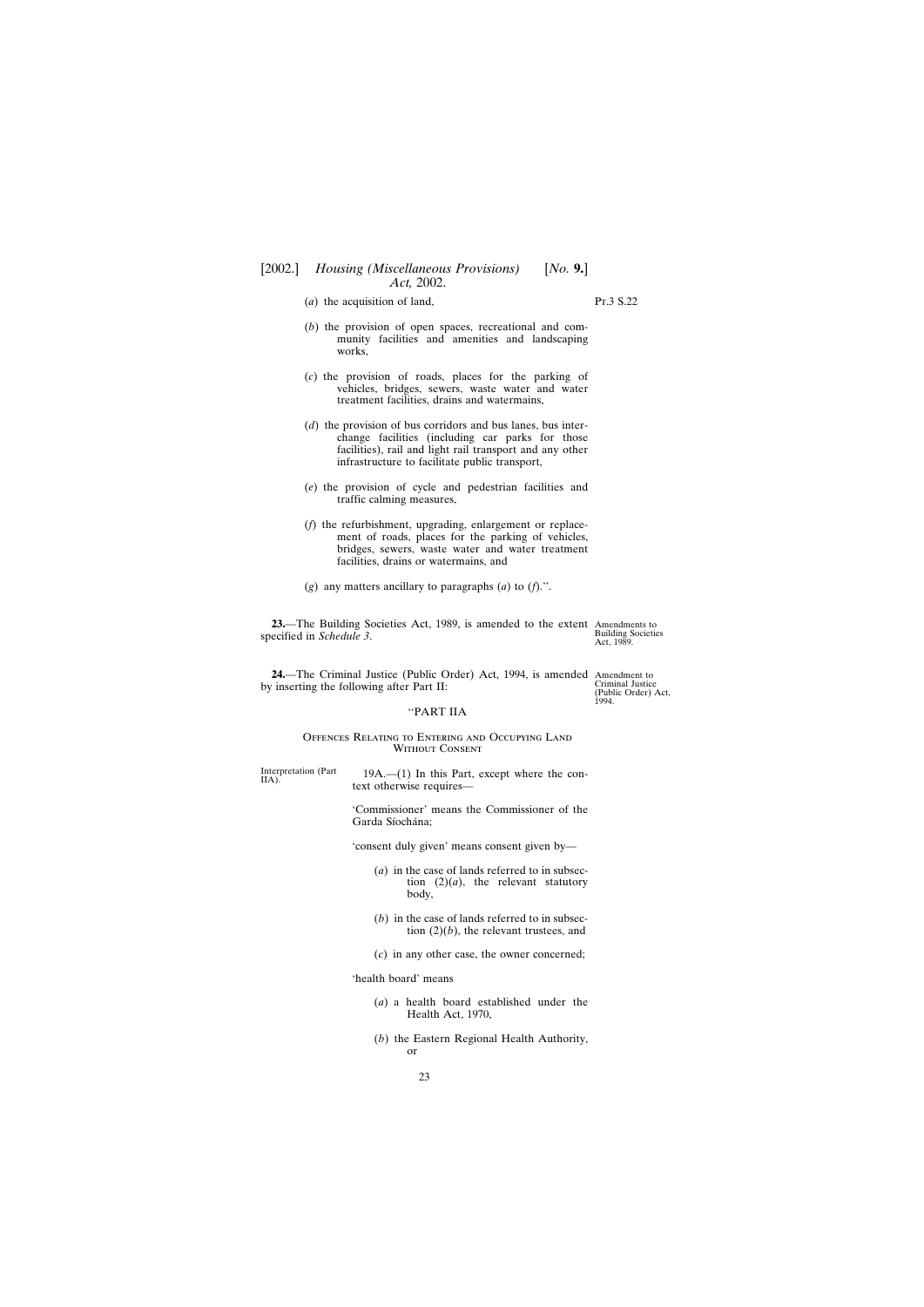Pt.3 S.24

(*c*) an Area Health Board established under the Health (Eastern Regional Health Authority) Act, 1999;

'local authority' means a county council, a city council or a town council for the purposes of the Local Government Act, 2001;

'object' includes any temporary dwelling (within the meaning of section 69 of the Roads Act, 1993) and an animal of any kind or description;

'owner' means—

- (*a*) in relation to land, the person lawfully entitled—
	- (i) to possession, and
	- (ii) to the immediate use and enjoyment,

of the land as the owner, lessee, tenant or otherwise, or any person acting on behalf of that person;

(*b*) in relation to land referred to in paragraph (*a*) or (*b*) of subsection (2), the relevant statutory body or trustees, as the case may be;

'statutory body' means—

- (*a*) a Minister of the Government,
- (*b*) the Commissioners of Public Works in Ireland,
- (*c*) a local authority,
- (*d*) a harbour authority within the meaning of the Harbours Act, 1946, or a company established pursuant to section 7 of the Harbours Act, 1996,
- (*e*) a health board,
- (*f*) a vocational education committee within the meaning of the Vocational Education Acts, 1930 to 1999,
- (*g*) any other body established—
	- (i) by or under any enactment (other than the Companies Acts, 1963 to 2001), or
	- (ii) under the Companies Acts, 1963 to 2001, in pursuance of powers conferred by or under another enactment,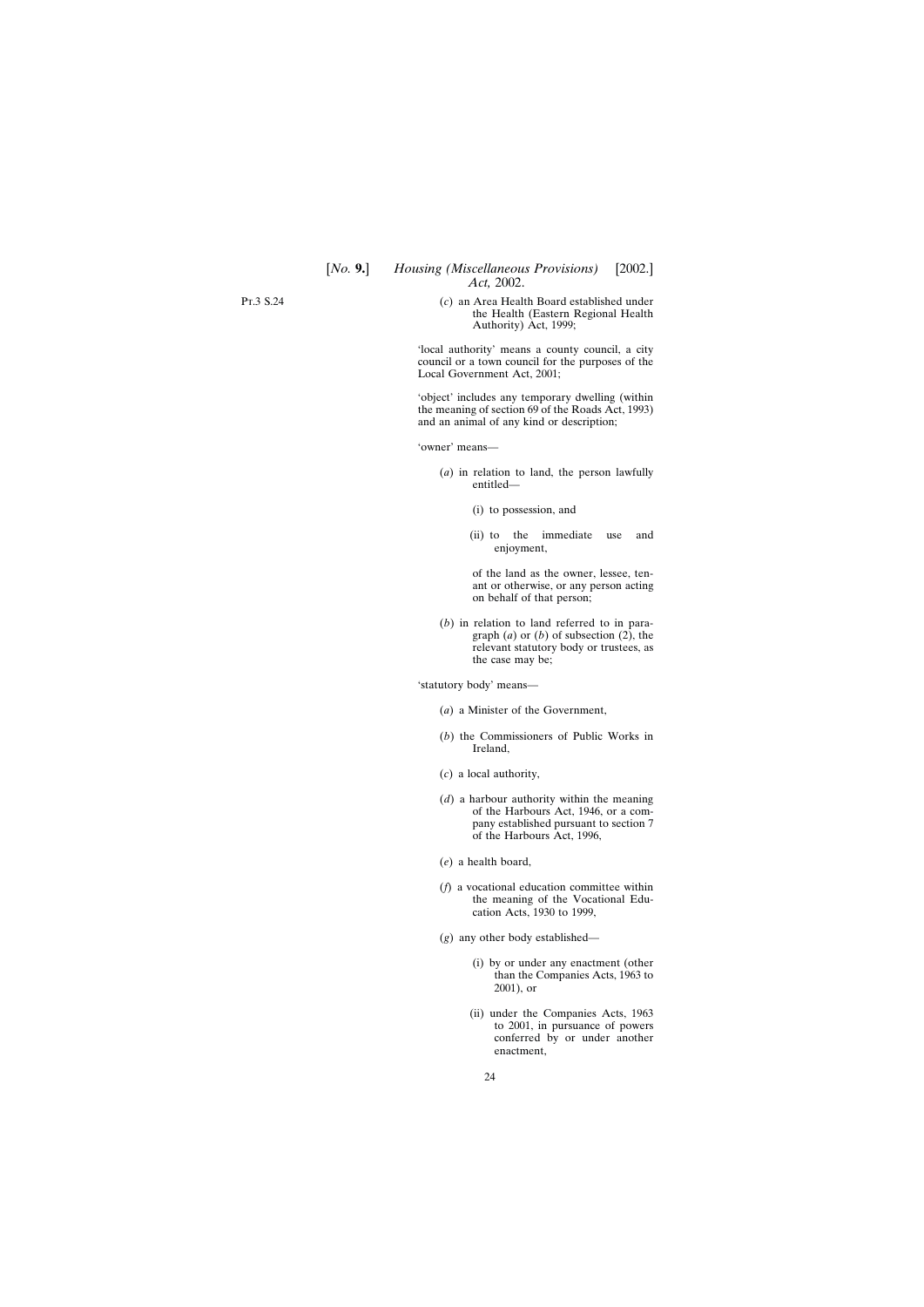and financed wholly or partly by Pt.3 S.24 means of moneys provided, or loans made or guaranteed, by a Minister of the Government or the issue of shares held by or on behalf of a Minister of the Government, and subsidiary of any such body.

(2) In this part a reference to land includes—

- (*a*) land provided or maintained by a statutory body primarily for the amenity or recreation of the public or any class of persons (including any park, open space, car park, playing field or other space provided for recreational, community or conservation purposes) or is land within the curtilage of any public building,
- (*b*) land held by trustees for the benefit of the public or any class of the public, and

(*c*) land covered by water.

Extent of 19B.—(1) This Part does not apply to any pub-<br>
IIA), etc. lic road within the meaning of the Roads Act, 1993.

> (2) This Part is without prejudice to any other enactment (including any other provision of this Act) or any rule of law.

Entry on and  $19C$ —(1) A person, without the duly given or bringing onto or consent of the owner, shall not consent of the owner, shall not—

- land without (*a*) enter and occupy any land, or consent.
	- (*b*) bring onto or place on any land any object,

where such entry or occupation or the bringing onto or placing on the land of such object is likely to—

- (i) substantially damage the land,
- (ii) substantially and prejudicially affect any amenity in respect of the land,
- (iii) prevent persons entitled to use the land or any amenity in respect of the land from making reasonable use of the land or amenity,
- (iv) otherwise render the land or any amenity in respect of the land, or the lawful use of the land or any amenity in respect of the land, unsanitary or unsafe,

placing an object on<br>land without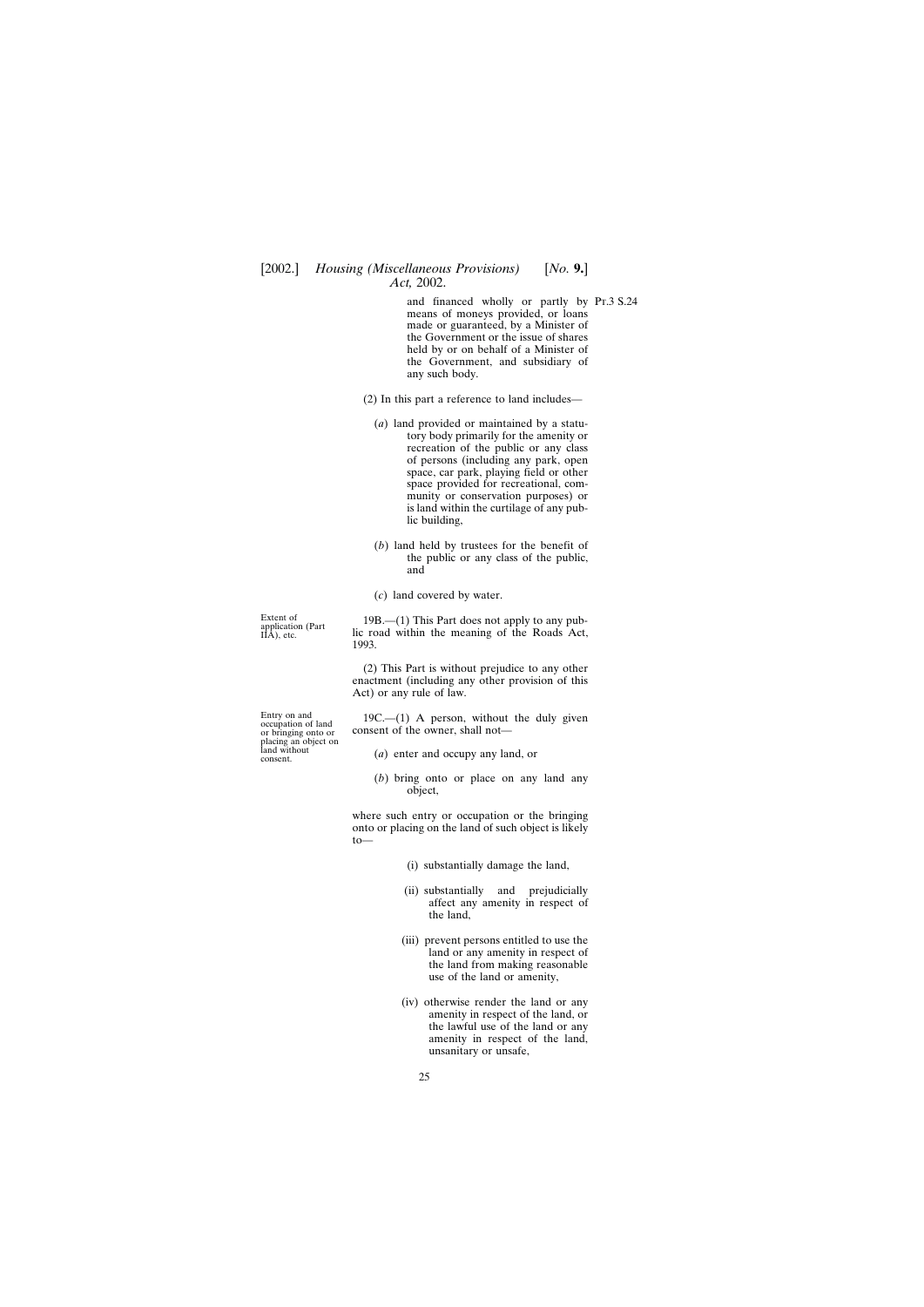Pt.3 S.24

(v) substantially interfere with the land, any amenity in respect of the land, the lawful use of the land or any amenity in respect of the land.

(2) A person who contravenes subsection (1) shall be guilty of an offence.

(3) Where a member of the Garda Síochána has reason to believe that a person is committing or has committed an offence under subsection  $(1)$ the member—

- (*a*) may demand of the person his or her name and address,
- (*b*) may direct the person to leave the land concerned and to remove from the land any object that belongs to the person or that is under his or her control, and
- (*c*) shall inform the person of the nature of the offence in respect of which it is suspected that person has been involved and the statutory consequences of failing to comply with a demand or direction under this subsection.

Refusing or failing 19D.—Where a person—

- comply with (*a*) refuses or fails to give his or her name direction. <br>and address to a member of the Garda Síochána when demanded under section 19C, or gives to the member a name or address that is false or misleading, or
	- (*b*) fails to comply with a direction under that section,

he or she shall be guilty of an offence.

Arrest without 19E.—A member of the Garda Síochána may arrest without warrant a person—

- (*a*) who fails or refuses to give his or her name and address when demanded under section  $19C(3)(a)$  or gives a name or address which the member has reasonable grounds for believing is false or misleading,
- (*b*) who fails to comply with a direction given under section 19C(3)(*b*), or
- (*c*) whom the member finds committing an offence under section 19C(1).

Removal, storage 19F.—(1) Where a person fails to comply with and disposal of a direction under section  $19C(3)(b)$ , a member of a direction under section  $19C(3)(b)$ , a member of the Garda Síochána may remove or cause to be

to give name or<br>address or failure to<br>comply with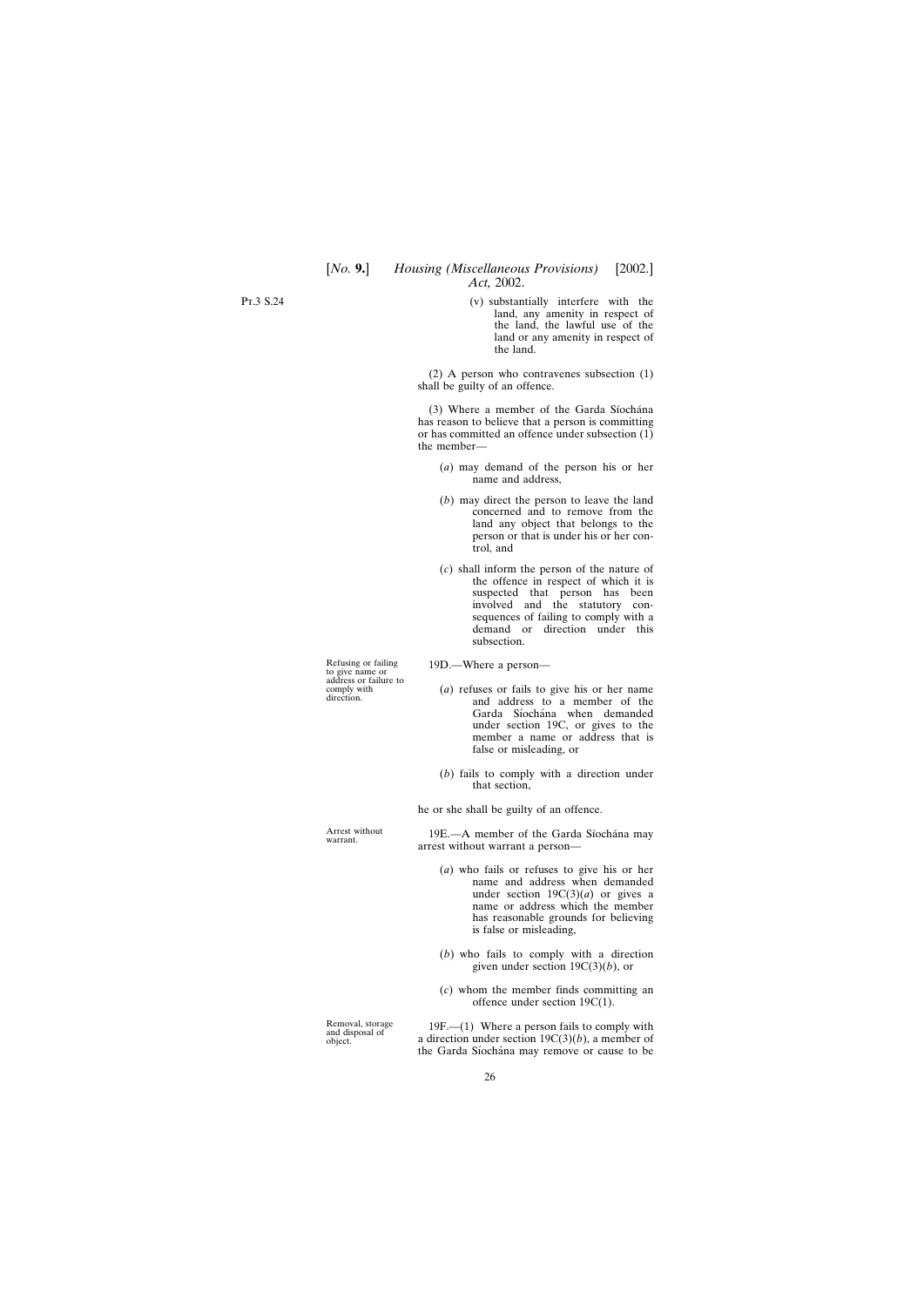removed any object which the member has Pr.3 S.24 reason to believe was brought onto or placed on the land in contravention of section  $19C(1)$  and may store or cause to be stored such object so removed.

(2) Any person who obstructs or impedes or assists a person to obstruct or impede a member of the Garda Sı´ochana in the execution of his or her duty under this section shall be guilty of an offence.

(3) Where an object has been removed under this section without the presence or knowledge of any person claiming to own, occupy, control or otherwise retain it, the Commissioner shall serve or cause to be served upon each such person whose name and address can be ascertained by reasonable enquiry, a notice informing the person where the object may be claimed and recovered, requiring the person to claim and recover it within one month of the date of service of the notice and informing him or her of the statutory consequences of his or her failure to do so.

(4) An object removed and stored under this section shall be given to a person claiming possession of the object if, but only if, he or she makes a declaration in writing that he or she is the owner of the object or is authorised by its owner to claim it or is, for a specified reason, otherwise entitled to possession of it and, at the discretion of the Commissioner, the person pays the amount of any expenditure reasonably incurred in removing and storing the object.

(5) The Commissioner may dispose of, or cause to be disposed of, an object removed and stored under this section if—

- (*a*) the owner of the object fails to claim it and remove it from the place where it is stored within one month of the date on which a notice under subsection (3) was served on him or her, or
- (*b*) the name and address of the owner of the object cannot be ascertained by reasonable enquiry.

(6) Where the Commissioner becomes entitled to dispose of or cause to be disposed of an object under subsection (5) and the object is, in his or her opinion, capable of being sold, the Commissioner shall be entitled to sell or cause to be sold the object for the best price reasonably obtainable and upon doing so shall pay or cause to be paid to the person who was the owner of the object at the time of its removal, where the name and address of the owner can be ascertained by reasonable enquiry, a sum equal to the proceeds of such sale after deducting therefrom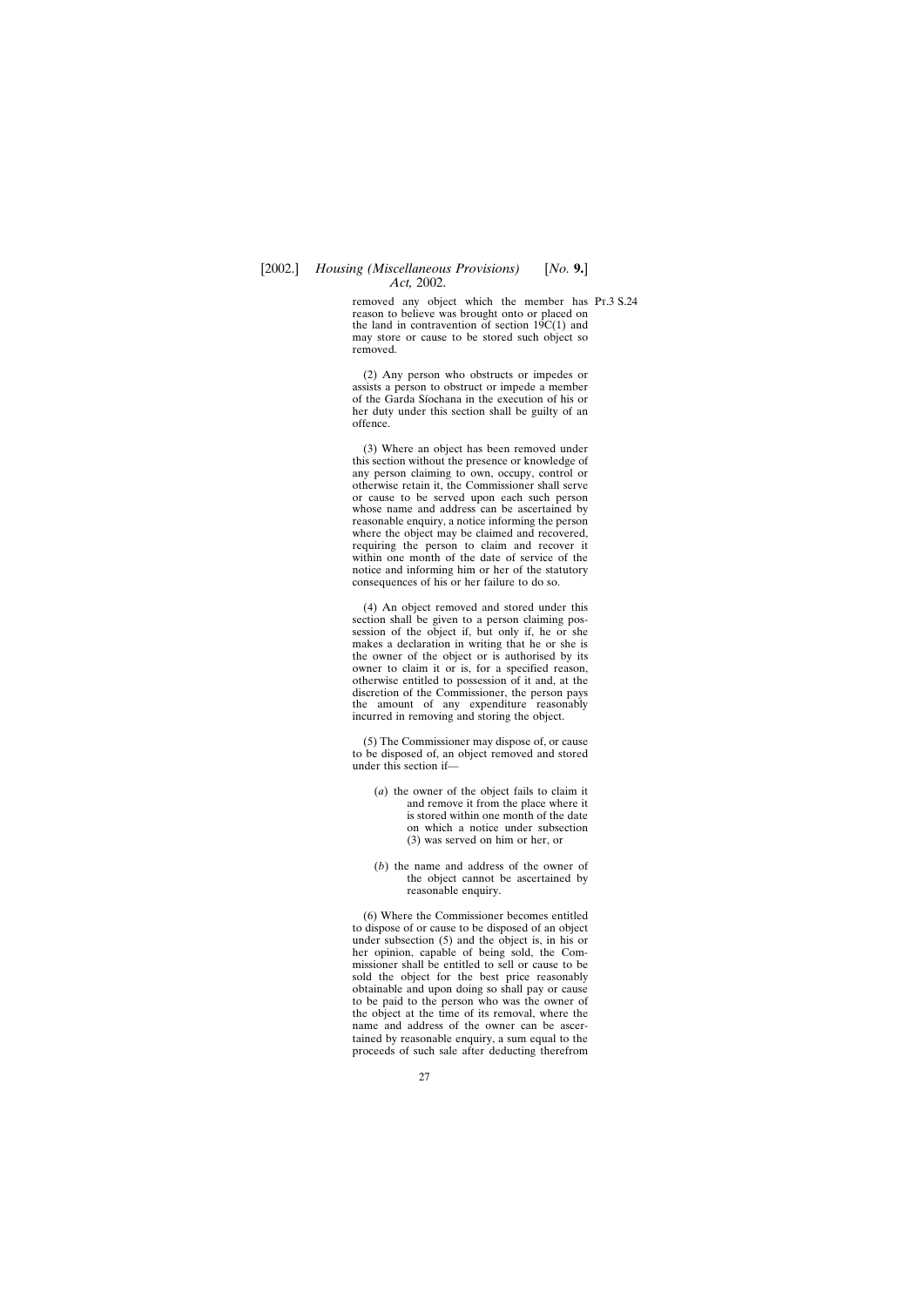## [*No.* **9.**] *Housing (Miscellaneous Provisions)* [2002.] *Act,* 2002.

Pt.3 S.24

any expenditure reasonably incurred in its removal, storage and sale.

Penalties and 19G.—(1) A person guilty of an offence under proceedings. this Part shall be liable on summary conviction to a fine not exceeding  $\xi$ 3,000 or to a term of imprisonment not exceeding one month or to both.

> (2) In any proceedings for an offence under this Part it shall be presumed until the contrary is shown that consent under this Part was not given.

Jurisdiction of 19H.—(1) Notwithstanding any statutory pro- District Court. vision or rule of law to the contrary, the jurisdiction of the District Court shall not, in summary proceedings in relation to an offence under this Part, be ousted by reason solely of a question of title to land being brought into issue.

> (2) Where in summary proceedings in relation to an offence under this Part a question of title to land is brought into issue, the decision of a justice of the District Court in the proceedings or on the question shall not operate as an estoppel in, or a bar to, proceedings in any court in relation to the land.''.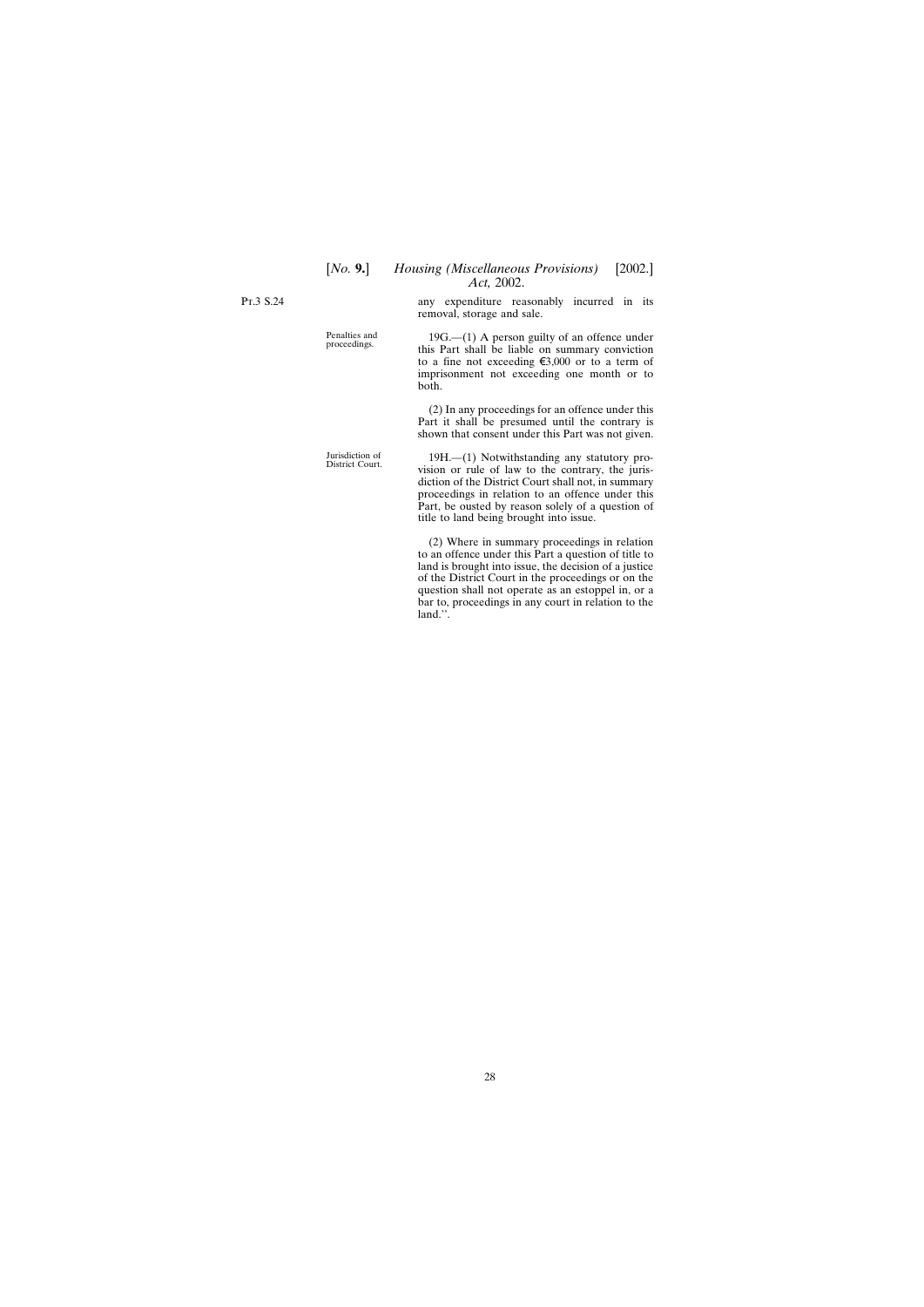# <span id="page-28-0"></span>[2002.] *Housing (Miscellaneous Provisions)* [*No.* **9.**] *Act,* 2002.

# SCHEDULE 1

## Enactments Repealed

| Number and Year<br>(1) | Enactment<br>(2)                                  | Extent of Repeal           |
|------------------------|---------------------------------------------------|----------------------------|
| No. 21 of 1966         | Housing Act, 1966                                 | Section $11(1)(a)$ and (2) |
| No. 27 of 1979         | Housing (Miscellaneous<br>Provisions) Act, 1979   | Sections 3 and 4           |
| No. 28 of 1988         | Housing Act, 1988                                 | Sections 24 and 25         |
| No. 33 of 1998         | Housing (Traveller<br>Accommodation) Act,<br>1998 | Section 28                 |

## SCHEDULE 2

## Schedule to Housing Finance Agency Act, 1981

## ''SCHEDULE

*Housing Acts, 1966* to *2002*

Local Government (Sanitary Services) Acts, 1878 to 1995

Waste Management Acts, 1996 and 2001

Water Supplies Act, 1942''.

## SCHEDULE 3

*Section 23.*

## Amendments to Building Societies Act, 1989

| Number | Provision<br>affected | Amendment                                                                                                                |
|--------|-----------------------|--------------------------------------------------------------------------------------------------------------------------|
| 1.     | Section 23            | ( <i>a</i> ) In subsection $(1)$ :                                                                                       |
|        |                       | in paragraph $(e)$ , delete "and";<br>(i)                                                                                |
|        |                       | (ii) in paragraph $(f)$ , substitute ";" for ".";                                                                        |
|        |                       | (iii) insert the following after paragraph $(f)$ :                                                                       |
|        |                       | " $(g)$ commercial loans before the mort-<br>has been created<br>gage<br>and<br>guarantees in lieu of such loans,<br>and |
|        |                       | $(h)$ loans secured by cash or in relation<br>to which the society has rights of<br>set-off against cash.".              |
|        |                       | (b) In subsection $(2)$ :                                                                                                |
|        |                       | (i) in paragraph $(a)$ , delete "and" where it<br>occurs for the second time;                                            |
|        |                       | (ii) in paragraph $(b)$ , substitute ", and" for<br>(0, 99)                                                              |
|        |                       | (iii) insert the following after paragraph $(b)$ :                                                                       |
|        |                       | " $(c)$ any other conditions that the<br>Bank considers appropriate.".                                                   |

*Section 4.*

*Section 17.*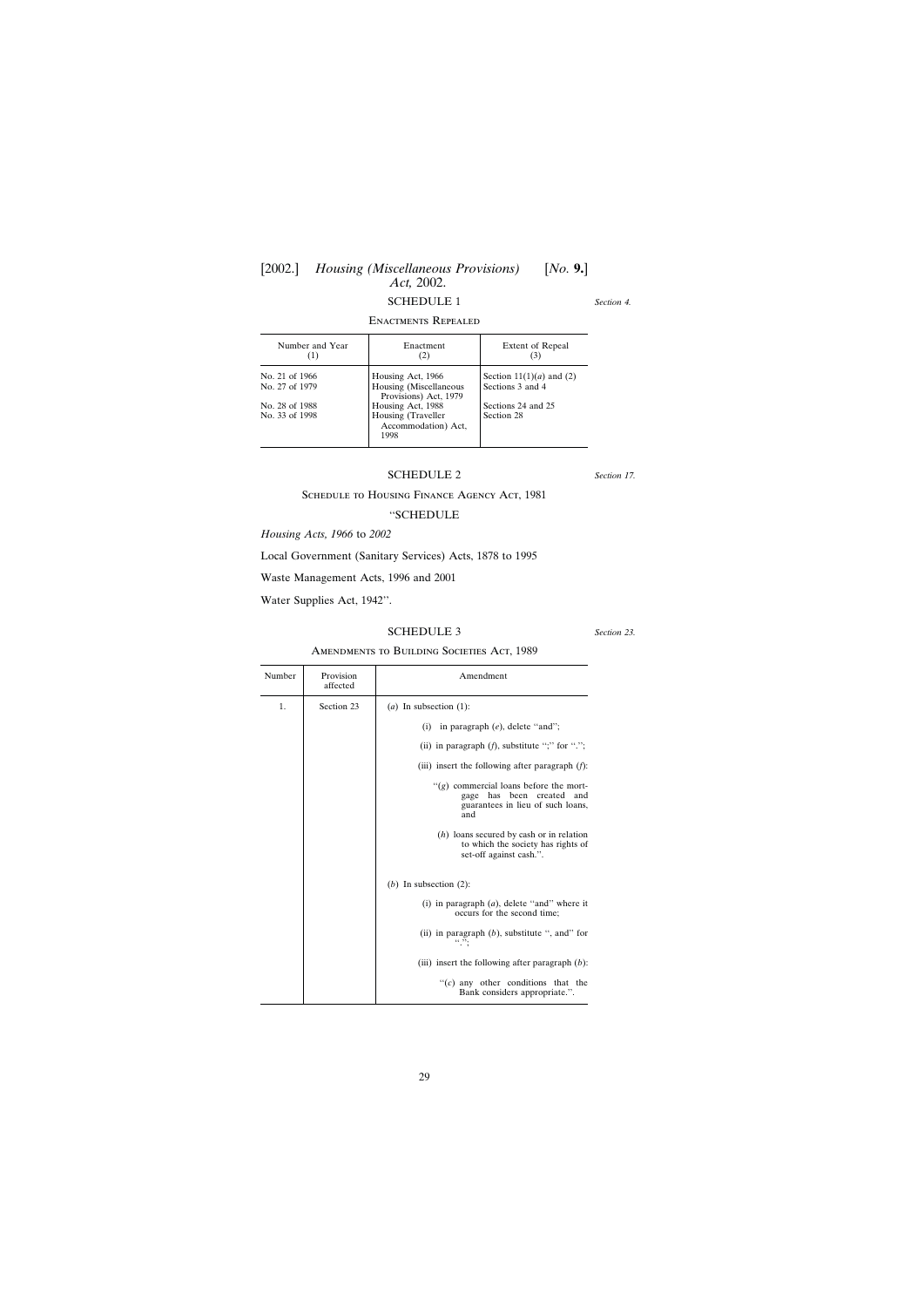# [*No.* **9.**] *Housing (Miscellaneous Provisions)* [2002.] *Act,* 2002.

Sch.3

| Number | Provision<br>affected | Amendment                                                                                                                                                                                                                                                         |
|--------|-----------------------|-------------------------------------------------------------------------------------------------------------------------------------------------------------------------------------------------------------------------------------------------------------------|
| 2.     | Section 25            | In subsection $(1)$ :                                                                                                                                                                                                                                             |
|        |                       | (a) substitute the following for paragraphs $(b)$ and<br>$(c)$ :                                                                                                                                                                                                  |
|        |                       | $``(b)$ an assessment shall not be made by a per-<br>son who is disqualified under this section<br>from making an assessment,                                                                                                                                     |
|        |                       | $(c)$ where a borrower takes out a loan, secured<br>against a particular security, for the first<br>time—                                                                                                                                                         |
|        |                       | (i) in relation to such security, or                                                                                                                                                                                                                              |
|        |                       | (ii) with the building society concerned,                                                                                                                                                                                                                         |
|        |                       | a written report shall be made on the<br>value of the security and any factors<br>which may affect its value by a person<br>who is competent to value and who is<br>not disqualified under this section from<br>making a report on the<br>security<br>concerned,  |
|        |                       | (d) where any further loan is taken out by the<br>same borrower secured against the same<br>security, a building society shall establish<br>such procedures as it considers appropri-<br>ate for assessing the value of the security<br>for the loan concerned."; |
|        |                       | $(b)$ delete "but the arrangements need not require<br>each report to be made with a view to a particu-<br>lar assessment so long as it is adequate for the<br>purpose of making the assessment".                                                                 |
| 3.     | Section 29            | In subsection $(2)(b)$ , insert "other than guarantees"<br>referred to in section $23(1)(g)$ " after "indemnities,".                                                                                                                                              |
| 4.     | Section 34            | In subsection (1), insert "and for such other purposes<br>as the Central Bank may from time to time approve"<br>after "business".                                                                                                                                 |
| 5.     | Section 40            | In subsection (2), substitute the following for subpara-<br>graphs (i), (ii) and (iii):                                                                                                                                                                           |
|        |                       | "(i) the carrying on of the ordinary business of a<br>building society,                                                                                                                                                                                           |
|        |                       | (ii) the making of payments to which subparagraph<br>(i) does not relate,                                                                                                                                                                                         |
|        |                       | (iii) the acquisition or disposal of other assets or<br>liabilities,".                                                                                                                                                                                            |
| 6.     | Section 53            | (a) In subsection $(8)$ , substitute "Subject to subsec-<br>tion (8A), the provisions of this section apply"<br>for "The provisions of this section apply".                                                                                                       |
|        |                       | (b) Insert the following after subsection $(8)$ :                                                                                                                                                                                                                 |
|        |                       | " $(8A)$ Subsection $(8)$ shall not apply to any<br>transaction or arrangement made by a society<br>for a person connected with a director of the<br>society where-                                                                                               |
|        |                       | $(a)$ it is entered into by the society in the<br>ordinary course of its business, and                                                                                                                                                                            |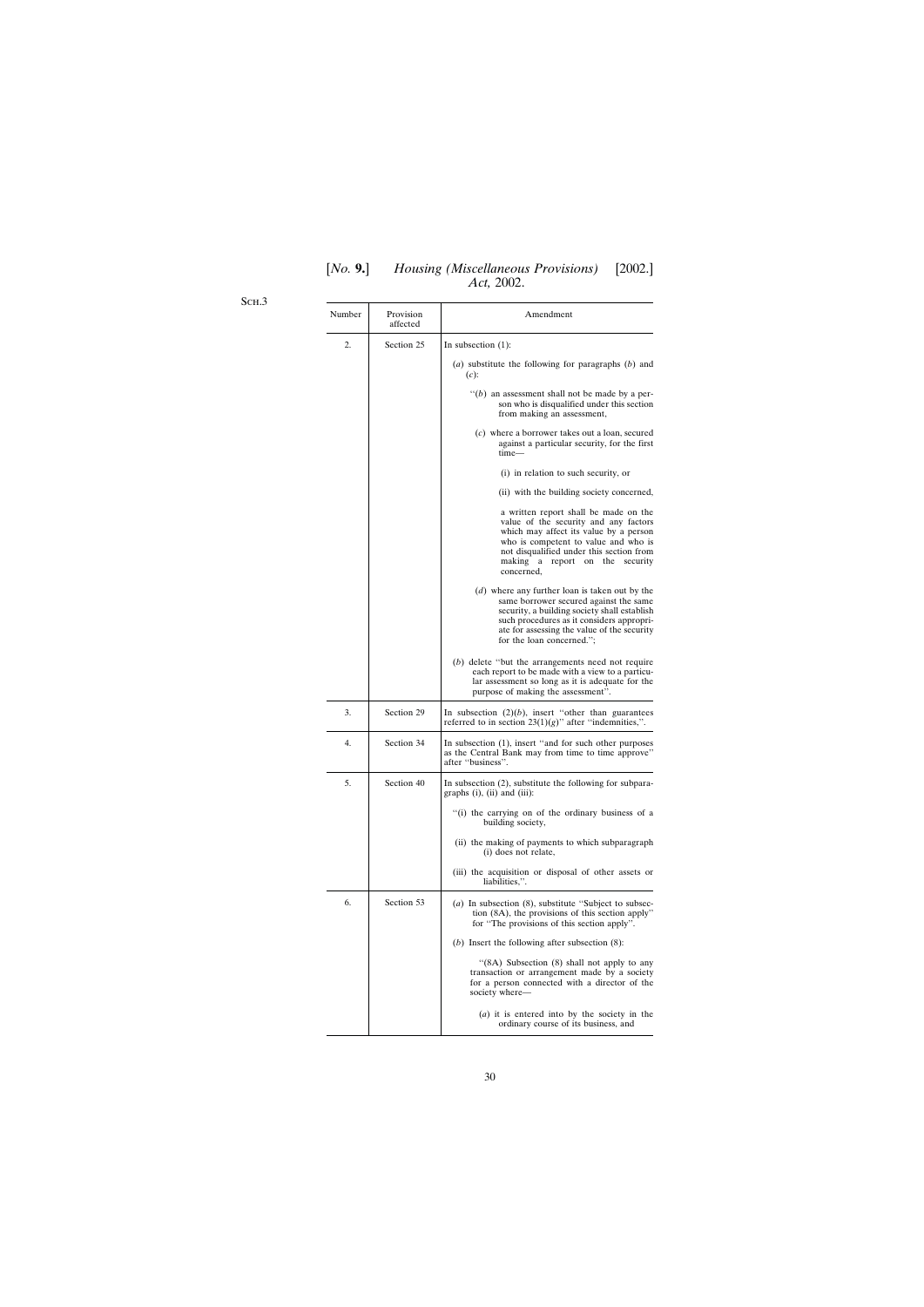# [2002.] *Housing (Miscellaneous Provisions)* [*No.* **9.**] *Act,* 2002.

| 110, 2002.<br>SCH.3 |                                                                                                                                     |                                                                                                                                                                                                        |
|---------------------|-------------------------------------------------------------------------------------------------------------------------------------|--------------------------------------------------------------------------------------------------------------------------------------------------------------------------------------------------------|
| Number              | Provision<br>affected                                                                                                               | Amendment                                                                                                                                                                                              |
|                     |                                                                                                                                     | $(b)$ its value is not greater, and its terms no<br>more favourable, in respect of the per-<br>son for whom it is made, than that or<br>those which-                                                   |
|                     |                                                                                                                                     | (i) the society ordinarily offers, or                                                                                                                                                                  |
|                     |                                                                                                                                     | (ii) it is reasonable to expect the society<br>to have offered,                                                                                                                                        |
|                     |                                                                                                                                     | to or in respect of a person of the same<br>financial standing but unconnected with<br>the society.".                                                                                                  |
| 7.                  | Section 57                                                                                                                          | In subsection (2), substitute the following for para-<br>graph $(c)$ :                                                                                                                                 |
|                     |                                                                                                                                     | "(c) any loan, if the loan is made for or towards the<br>purchase or improvement of a house used or<br>to be used as the director's only or main resi-<br>dence and provided that—                     |
|                     |                                                                                                                                     | (i) loans of that description and on similar<br>terms are ordinarily made to employees<br>of the society, and                                                                                          |
|                     |                                                                                                                                     | (ii) it is reasonable to expect the society to<br>have offered a similar loan to or in<br>respect of a person of the same financial<br>standing as the director but unconnected<br>with the society.". |
| 8.                  | Section 59                                                                                                                          | ( <i>a</i> ) Insert the following after subsection $(1)$ :                                                                                                                                             |
|                     |                                                                                                                                     | " $(1A)$ Subsection $(1)$ shall not require a<br>building society to keep in its register a copy of<br>a transaction or arrangement made for a con-<br>nected person if-                               |
|                     |                                                                                                                                     | $(a)$ it is entered into by the society in the<br>ordinary course of its business, and                                                                                                                 |
|                     |                                                                                                                                     | $(b)$ its value is not greater, and its terms no<br>more favourable, in respect of the per-<br>son for whom it is made, than that or<br>those which-                                                   |
|                     |                                                                                                                                     | (i) the society ordinarily offers, or                                                                                                                                                                  |
|                     | (ii) it is reasonable to expect the society<br>to have offered,                                                                     |                                                                                                                                                                                                        |
|                     | to or in respect of a person of the same<br>financial standing but unconnected with<br>the society.".                               |                                                                                                                                                                                                        |
|                     |                                                                                                                                     | $(b)$ Insert the following after subsection $(3)$ :                                                                                                                                                    |
|                     | $(3A)$ Subsection $(3)$ shall not require the<br>inclusion in the statement of particulars of any<br>transaction or arrangement if- |                                                                                                                                                                                                        |
|                     |                                                                                                                                     | $(a)$ it is entered into by the society in the<br>ordinary course of its business, and                                                                                                                 |